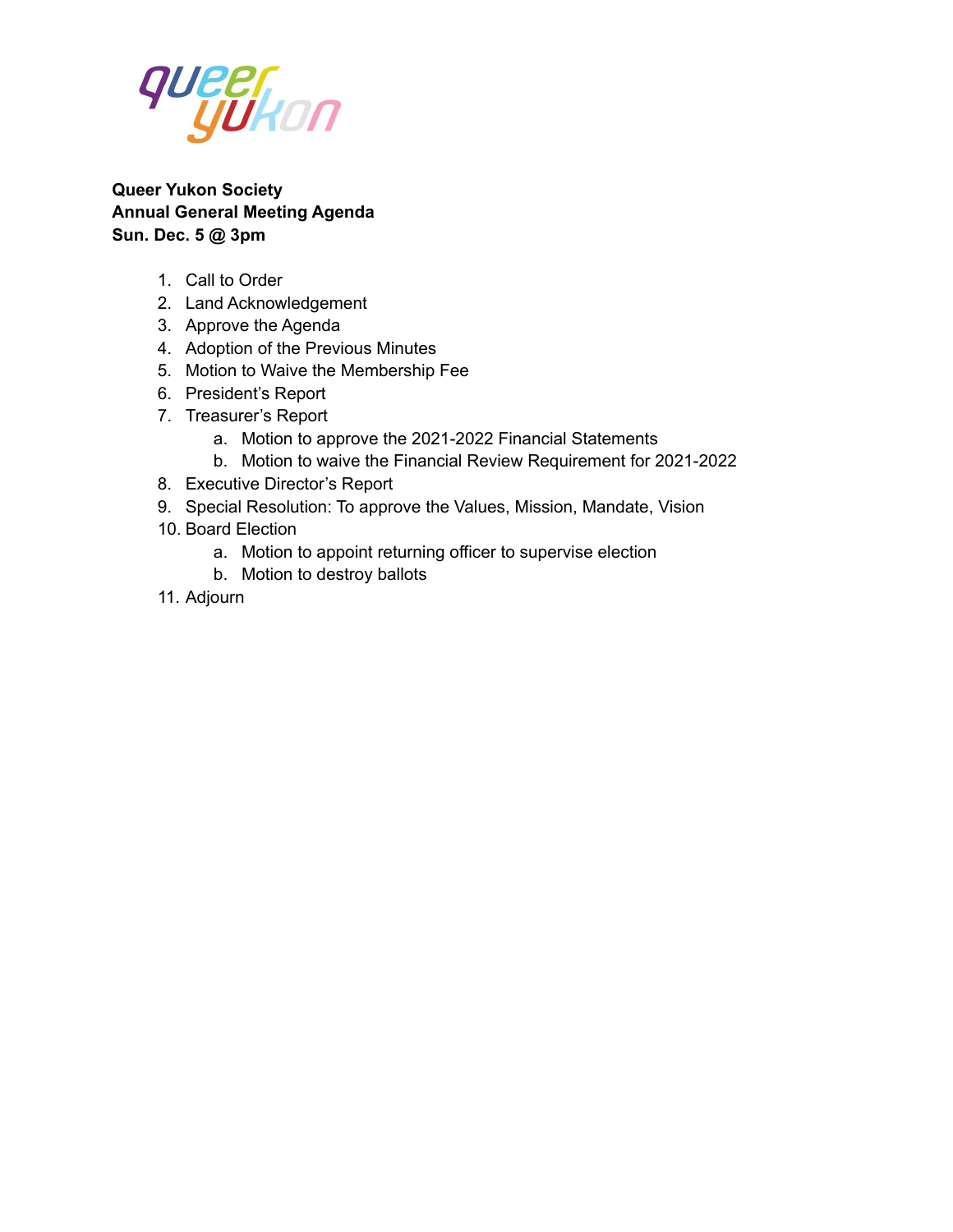#### Queer Yukon Society Annual General Meeting Tuesday, November 17, 2020, 7pm via Zoom

Present: Emily Tredger, Joe Wickenhauser, Stephanie Hammond, Britt O'Laney, Jules Anderson, Michaela Rideout, Mona Luxion, Robin Ried-Fraser, Kayla Van Oort, Prianshu Grover, Sandy Chism, Kim Lisgo, Georgie Townrow, Duane Gastant Aucoin, Chris Lovatt, Joey O'Neil, MC, Antoinette GreenOliph, Sydney Wolf, Inga Petri, Robin Steudel

Special General Meeting

- 1. Call to order: 7:07pm
- 2. Approve the agenda
	- a. Move: Chris Lovatt, second: MC, passed
- 3. Motion to waive membership fee for the 2020 AGM a. Move: Sandy Chism, second: Mona, passed
- 4. Special Resolution to waive the financial review for 2019-20
	- a. Move: Chris Lovatt, second: Sandy Chism, passed
- 5. Adjouned: 7:18pm Emily Tredger

## AGM

- 1. Call to order: 7:18pm
- 2. Motion to vote via Zoom
	- a. Move: MC, second: Michaela Rideout, passed
- 3. Adopt the agenda
	- a. Move: Chris Lovatt, second: Mona Luxion, passed
- 4. Motion to adopt minutes from last year's AGM
	- a. Move: Chris Lovatt, second: MC, passed
- 5. President's Report, Emily Tredger
	- a. Yukon Pride Centre
		- i. Joint project with All Genders Yukon
		- ii. Started receiving funds from YG in Feb 2020
		- iii. Joe Wickenhauser hired as ED in March 2020
			- 1. Support for QYS and AGY
			- 2. Pride 2020
			- 3. Queer Takeover (funded by Red Cross)
				- a. Staff in Whitehorse, Dawson City, Watson Lake
			- 4. Strategic Planning underway now
			- 5. Pride Centre behind the scenes (bookkeeping, policies, physical space, applying for grants, consulting with YG)
		- iv. What's next for Pride Centre:
			- 1. Queer Takeover part two
			- 2. Negotiating with YG for core funding in future years
			- 3. Strategic Planning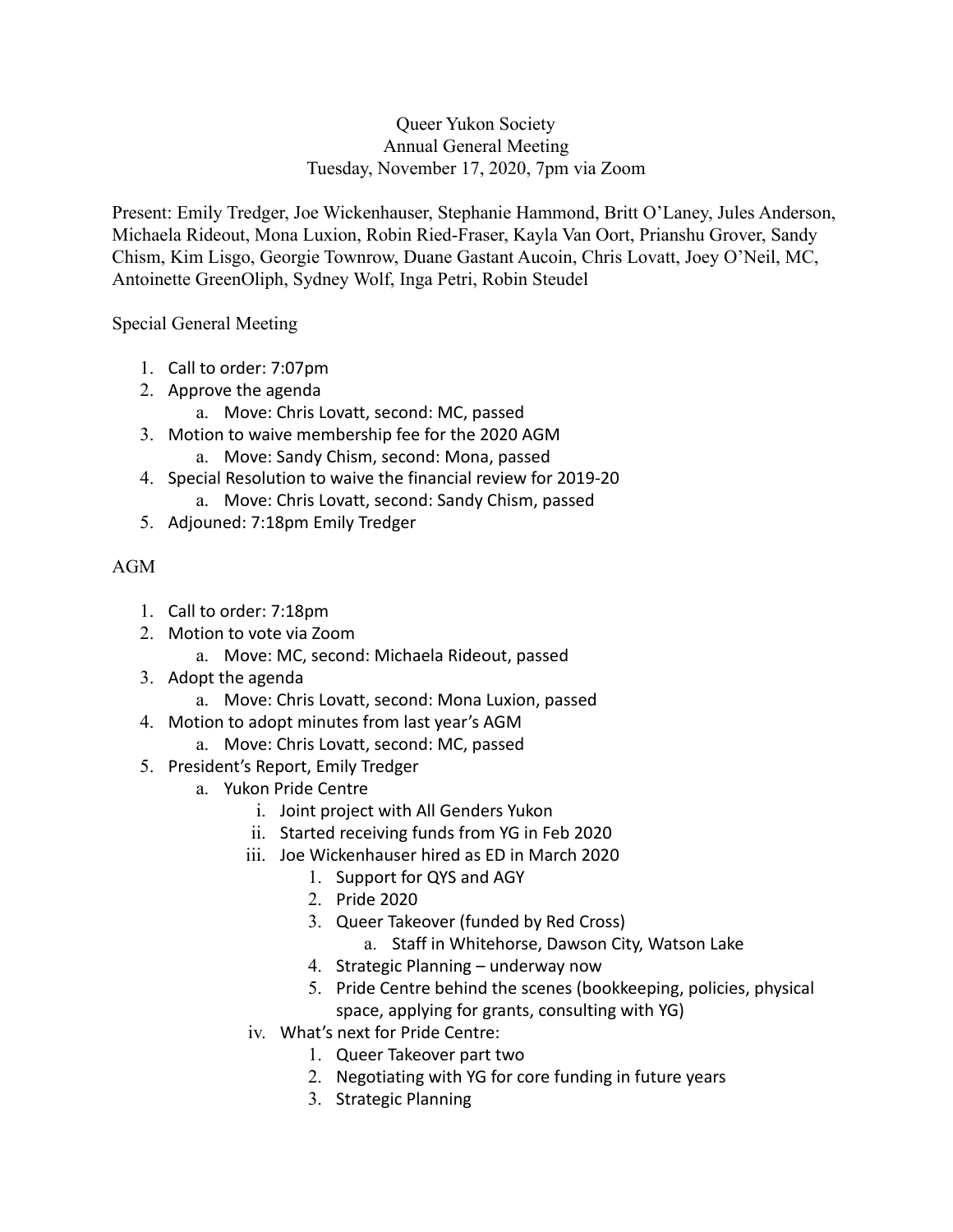- 4. Build capacity with underrepresented communities
- v. BLM statement and follow up
	- 1. Donated to Black Health Alliance
	- 2. Development of code of conduct
	- 3. QTIBIPOC-led events at Pride
	- 4. Consultations with Black, Indigenous, and People of Colour in our community on the Pride Centre
	- 5. Events for and by the QTIBIPOC community
	- 6. Next steps: anti-racism training for the boards
- vi. Pride 2020
	- 1. Online and in-person events: pride paddle, trivia night, show and tell, queer kitchen challenge, drag lip sync challenge, coming out campfire, etc
	- 2. Unwanted RMCP presence
		- a. Prior to Pride, QYS decided to not have uniformed RCMP at Pride events
		- b. Two uniformed RCMP officers attended an event
		- c. Media coverage, ongoing conversations with YG
		- d. Next steps: community conversations for guidance on future relations/actions – Monday, November 23, 6pm
	- 3. Pride 2021
		- a. First planning meeting in January 2021
		- b. Email [info@queeryukon.com](mailto:info@queeryukon.com) to sign up all are welcome!
	- 4. Upcoming Strategic Planning
		- a. Dates and details on website
	- 5. Thanks to partners and funders, board members, volunteers, AGY, Pride Centre staff
- 6. Treasurer's Report, Chris Lovatt
	- a. Please see attached financial reports
	- b. Motion to Accept Finances as Presented
		- i. Move: MC, second: Kim Lisgo, passed
	- c. Motion to accept the revised financial statements from previous years
		- i. Move: MC, second: Kim Lisgo, passed
	- d. Motion to appoint Manning Elliott, LLP as the Professional Accountant for Queer Yukon Society's Financial Reviews for: 2019-2020 and 2020-2021.
		- i. Move: Mona Luxion, second: MC, passed
- 7. Election of the Board
	- a. Still time to put your name forward!
	- b. Interested people: Mona Luxion, Jules Anderson (withdrawn), Michaela Rideout, Kayla Van Oort, Brit O'Laney (withdrawn), Duane Gaston Aucoin, Sydney Wolf, Prianshu Grover
	- c. President: Emily Tredger
	- d. Vice-President: Mona Luxion
	- e. Treasurer: Chris Lovatt
	- f. Secretary: Kayla Van Oort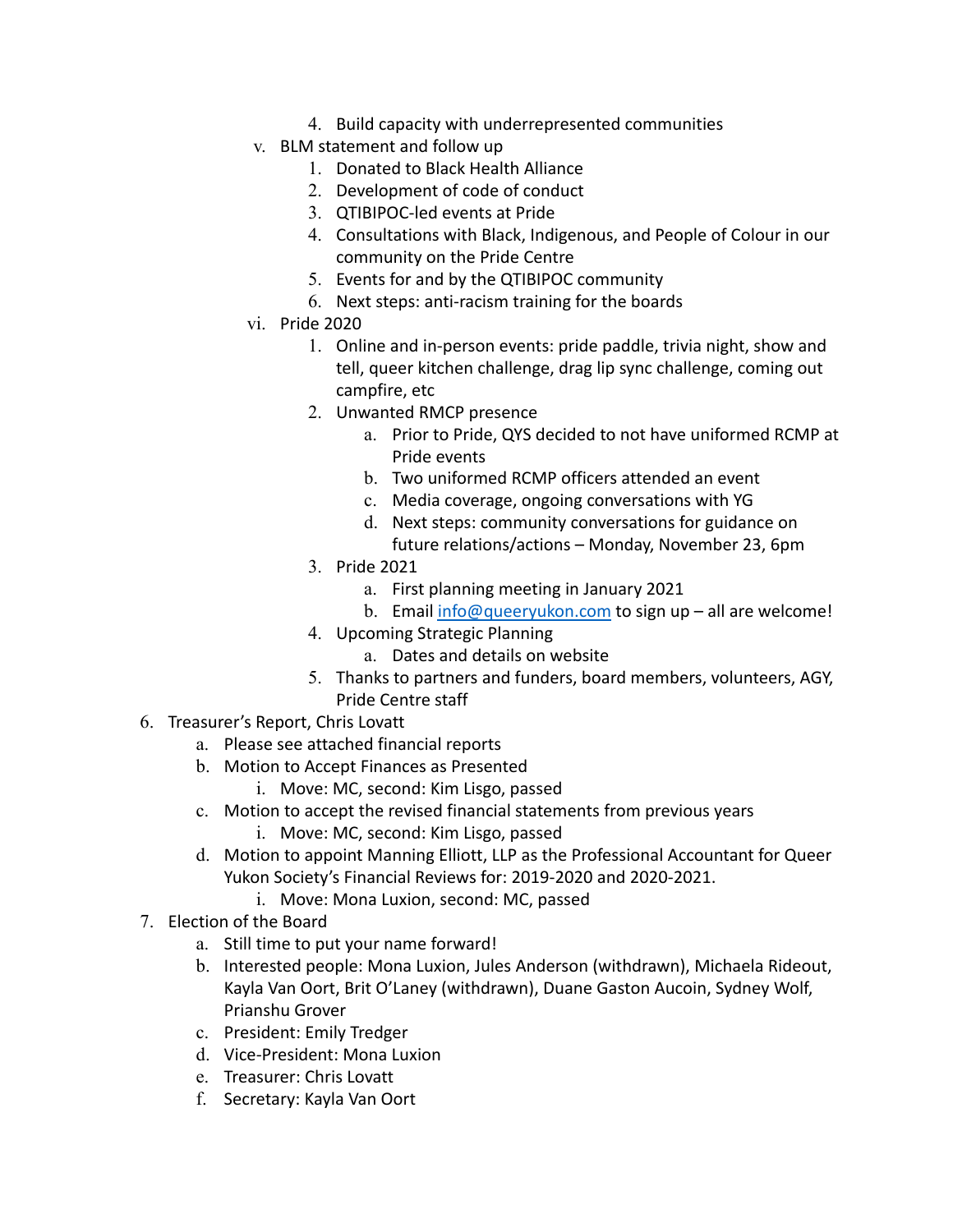- g. Directors: Duane Gaston Aucoin, Sydney Wolf, Michael Rideout, Prianshu Grover
	- i. Move: Britt O'Laney, second: MC, passed
- 8. Move to adjourn: 8:27pm moved by MC

Drag Queen Bingo with Jolene Queen: Winners: Robin Steudel, Sandy Chism (+ Britt)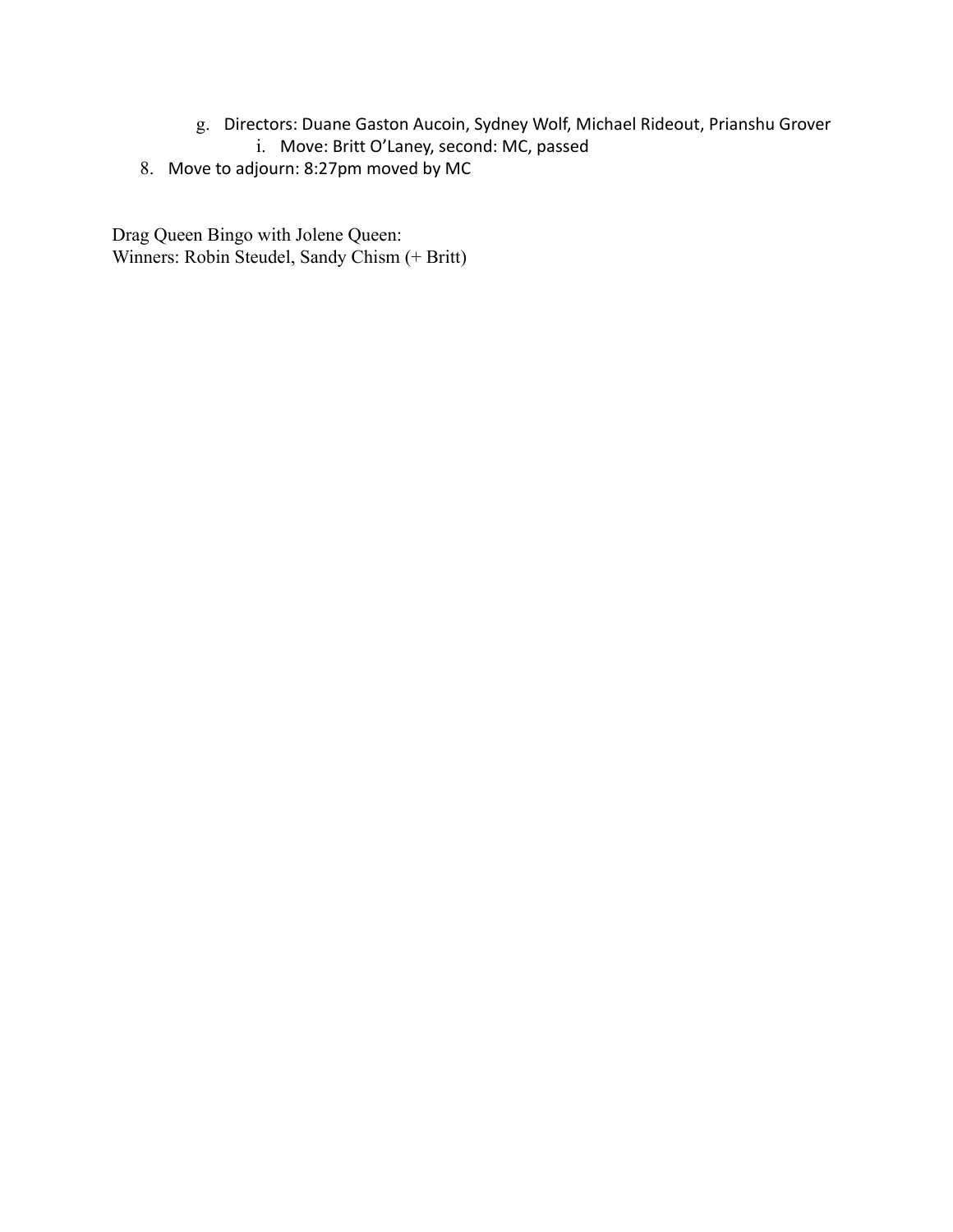

#### **Report from the Executive Director**

November 16, 2021

The past year has been one of learning, growth, and capacity building for Queer Yukon Society.

Through countless funding applications, we have been fortunate to increase the number of long-term staff positions, including program staff in Watson Lake & Dawson City. This year, we've been focused on building up our team through formal and informal training and through developing and refining our internal systems and procedures.

In April 2021, Queer Yukon also moved out of our one-room office in Yukonstruct into a 2,200 square foot space at the Yukon Inn Plaza. Since then, we've been busy finding furniture and getting ourselves organized in the space as well as completing an accessibility washroom renovation.

With abundant optimism, Queer Yukon's 2021 Pride festival lineup included over 40 online and in-person events in June, including events scheduled in Watson Lake & Dawson City. After an incredible start to the festival, a significant increase in COVID-19 cases led us to the difficult decision of postponing the remaining events into August. While our festival was very different than what we had originally planned, we were humbled by the opportunity to connect in a meaningful way with LGBTQIA2S+ community members.

Our programming continued throughout the year to include a wide range of online programming, drag shows, workshops, outdoor painting as well as a number of events geared towards individuals experiencing housing insecurity or homelessness. We also held numerous community engagement sessions with the goal of developing an informed strategic plan and have launched our Young Adult Council to provide valuable feedback as we develop new programs.

In response to the COVID-19 pandemic, Queer Yukon also developed a number of new programs to support community members in need. This has included our Yukon Gender Gear Program, Rent & Utility Payment Program, and a wide range of Direct Aid distribution (food, gift cards, and warm winter gear). We're proud to continue offering these services into this year!

My sincere thanks goes out to the Queer Yukon staff and board who have been an incredible team to work with and have accomplished so much in the midst of such challenging times.

Joe Wickenhauser (He/Him) Executive Director Queer Yukon Society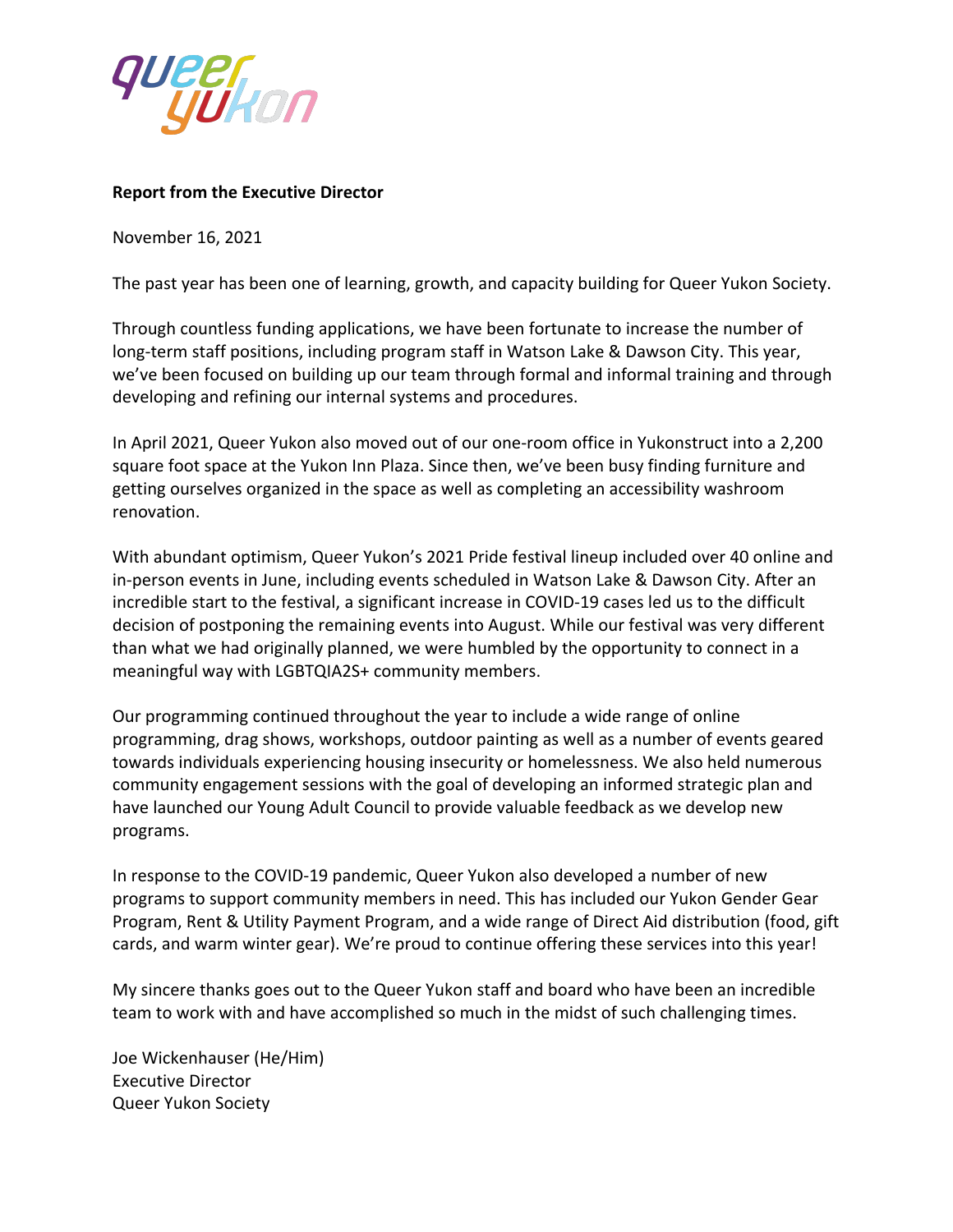Proposed Mandate, Vision, Mission, & Values *Revised October 12, 2021*

# **Context**

*The Mandate, Vision, Mission, & Values below are based on the results from our Strategic Planning retreat with Inga Petri. Revisions were made by QYS Board President Mona Luxion based on revisions proposed by the QYS Board, Joe Wickenhauser, and board and staff members at the retreat on October 10th.*

## Mandate

*Our "elevator pitch." What business are we in?*

Queer Yukon Society is a community-led initiative with community centres across the Yukon that offer safer spaces, resources, supports, online and in-person programming, and community connection to LGBTQIA2S+ Yukoners and their loved ones. We advocate for the health, well-being, and human rights of LGBTQIA2S+ Yukoners, offer education and training to the broader community, and organize Pride celebrations across the territory.

## Vision

*What is the long-term impact we want to see?*

Our vision is for the Yukon to once again be a welcoming, safe home for LGBTQIA2S+ people with strong, connected queer communities.

## Mission

*What are the major goals for the next 5 years?*

- To advocate for pride, acceptance, inclusion and justice for LGBTQIA2S+ people and communities
- To establish and operate community spaces for LGBTQIA2S+ Yukoners, including physical locations in Whitehorse, Dawson City and Watson Lake; virtual spaces accessible throughout the Yukon; and a regular presence in other Yukon communities that welcome our partnership. In particular, to create safer spaces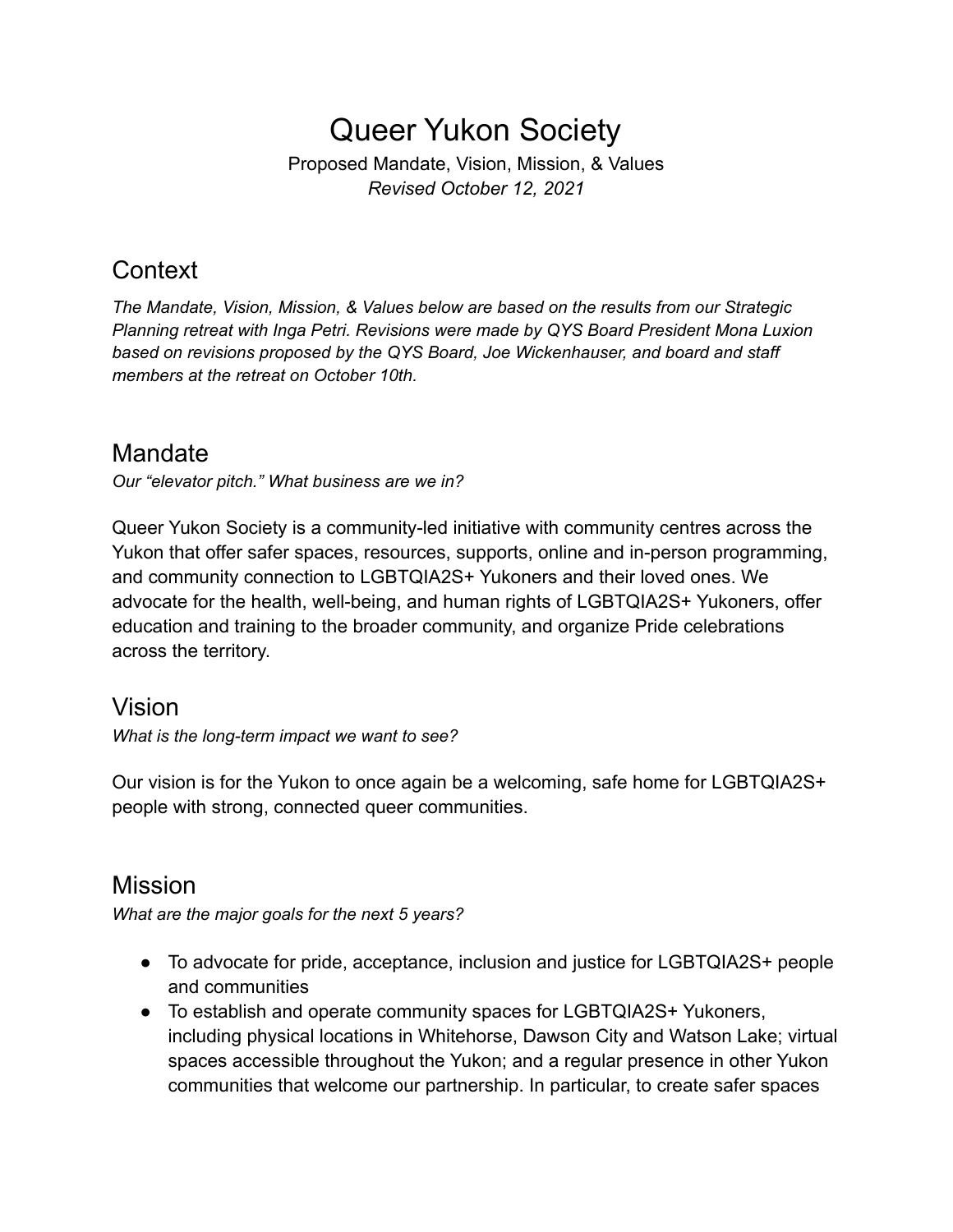for Two-Spirit / Indigiqueer individuals to access support and community connections.

- To foster understanding of LGBTQIA2S+ issues among Yukoners from all backgrounds and organizations in the public, private and not-for-profit sectors through education and partnerships.
- To build relationships with First Nations communities and make ourselves available to help them support Two-Spirit people.
- To work to design all programs and operations with an understanding of the intersectional oppressions LGBTQIA2S+ people experience, and to regularly make space for self-reflection and community input.

## Values

**Queer Yukon Society's values are shaped by our commitment to challenging oppression and working to equalize the power imbalances caused by systemic prejudices against and within our community.**

- **Respect** Honouring ourselves and showing consideration for the boundaries, feelings, wishes, rights, and traditions of others
- **Relationships & Collaboration** Valuing each other and working together towards a common goal
- **Inclusion** Welcoming others while acknowledging, accommodating, valuing, and celebrating difference
- **Safety** Doing our best to protect ourselves and others from harm or injury
- **Generosity** Bringing an attitude of kindness towards each other and an openness to learning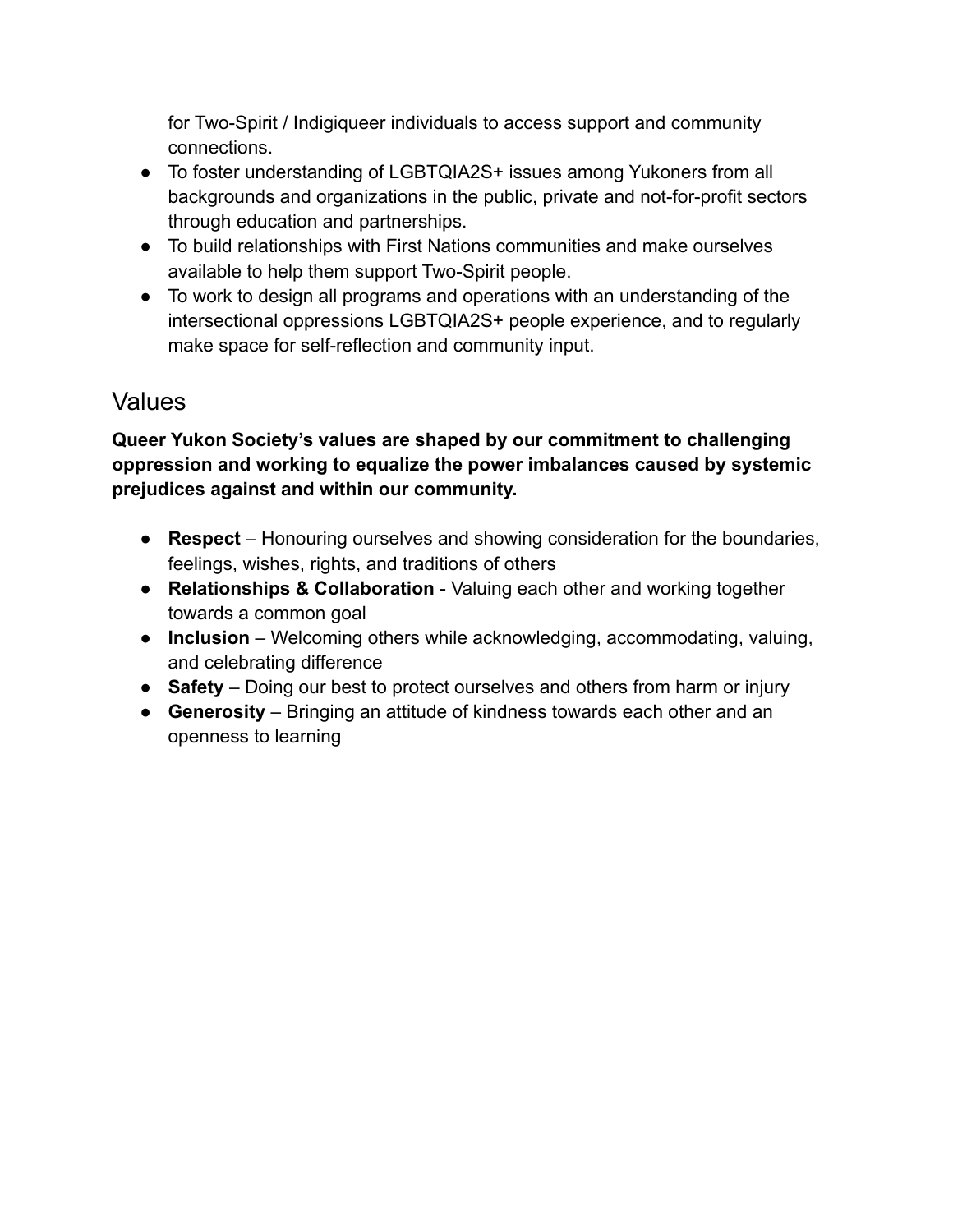

#### **Candidates for the Board of Directors of Queer Yukon Society**

*Note: This document includes candidates who completed the Expression of Interest form before December 1st, and may not be a complete list of everyone interested in running for the Board.*

## **LIST OF CANDIDATES BY POSITION**

## **President** Mona Luxion\*

MDS\*

#### **Vice-President**

Allie Atfield\* Roger Bower\* Mona Luxion\* Britt Olaney MDS\* Christine Spencer\* Gwyneth Williams\* **Secretary** Allie Atfield\* Mona Luxion\* Jeszika Mae\* MDS\*

#### **Treasurer**

Mona Luxion\* Jeszika Mae\* MDS\*

**Directors (up to 4 spots)** Duane Gastant' Aucoin Roger Bower\* Mona Luxion\* Jeszika Mae\* MDS\* Christine Spencer\* Gwyneth Williams\* Sydney Wolf

*\* Running for more than one position. (Positions will be filled in the order above, and each person can only hold one position.)*

#### **Candidate Bios begin on the next page.**

**Nominations are still open!** Any member of Queer Yukon who want to join the Board can simply put their name forward during the AGM. Please consider preparing answers to the questions below to help voters get to know you better.

We particularly encourage folks from all sections of the LGBTQIA2S+ community, as well as those identifying as Black, Indigenous, & People of Colour, women, Two Spirit / Indigiqueer people, Trans/Non-binary people, people whose first language is not English, and people with disabilities. Additionally, we encourage folks living in Yukon communities other than Whitehorse to apply. Board members must be over 18 years of age, and you must attend the AGM to be eligible.

**Contact [board@queeryukon.com](mailto:board@queeryukon.com) with any questions!**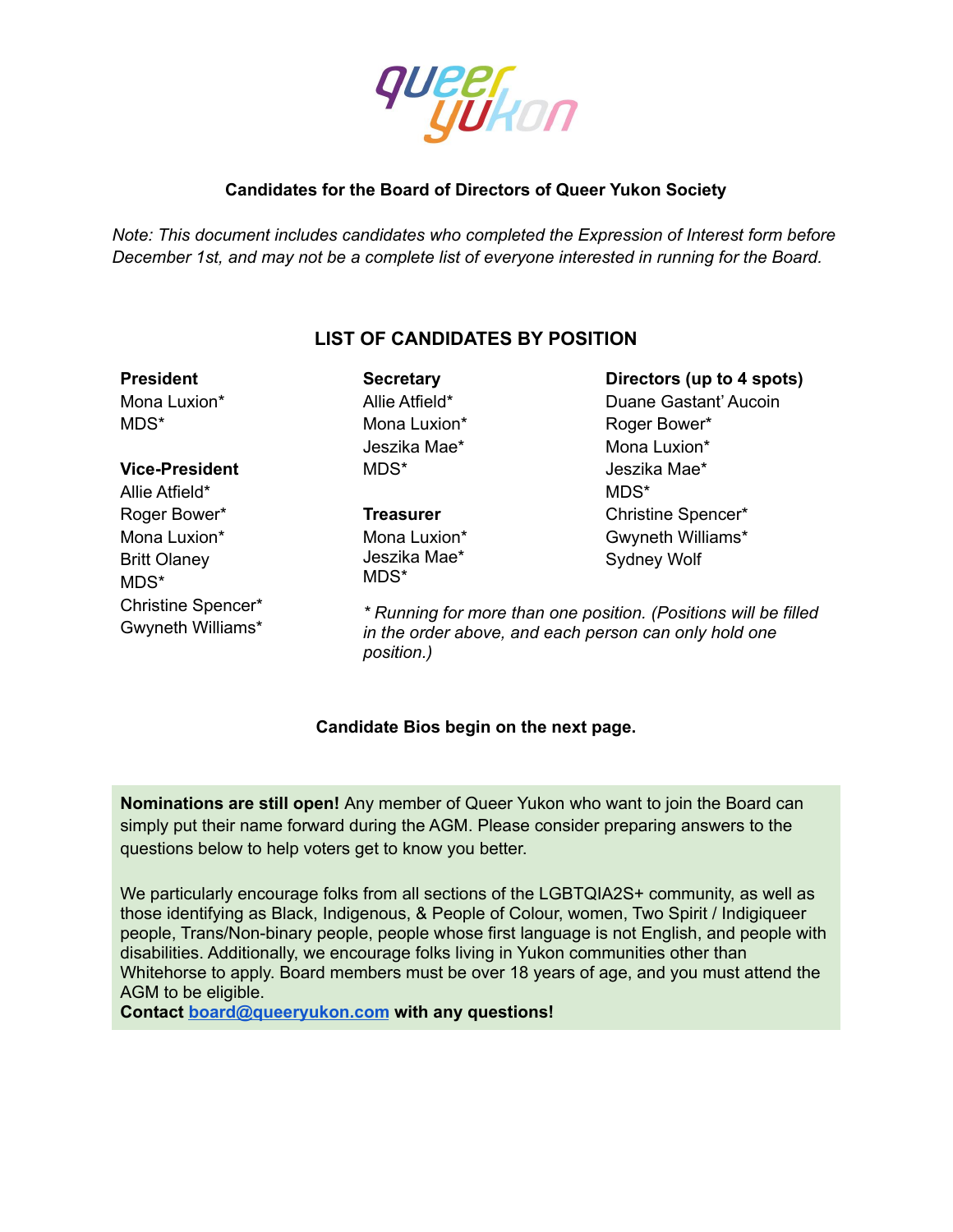## **CANDIDATE BIOS**

#### **Allie Atfield**

(Pronouns: She/Her)

#### **Tell us a bit about yourself and who you are! If you feel comfortable, you can share communities you identify with or feel a part of:**

I am a queer woman who moved to the Yukon 5 years ago from Australia. Originally I came for 6 months for the adventure of a lifetime and I fell in love with the wilderness, the community, the uniqueness that the Yukon has to offer. I identified as lesbian since the age of 15, but then became more fluid and now identify as queer.

### **Are there any specific skills or experience that you're excited to bring to the Queer Yukon Board? Do you have any previous experience sitting on a Board or working with a similar organization?**

I have not worked on a board before but I've worked in health care since being in the Yukon, so I have a good rapport with the community. I'm a very opened minded and determined person who would like to be part of making a difference.

## **Why are you interested in joining the Queer Yukon Board? Is there anything that you're specifically interested in working on if you join the Board?**

I would love to be a part of organizing more queer events in the Yukon and even a space where youth struggling with their sexuality can be comfortable.

**I'm interested in running for:** Vice-President, Secretary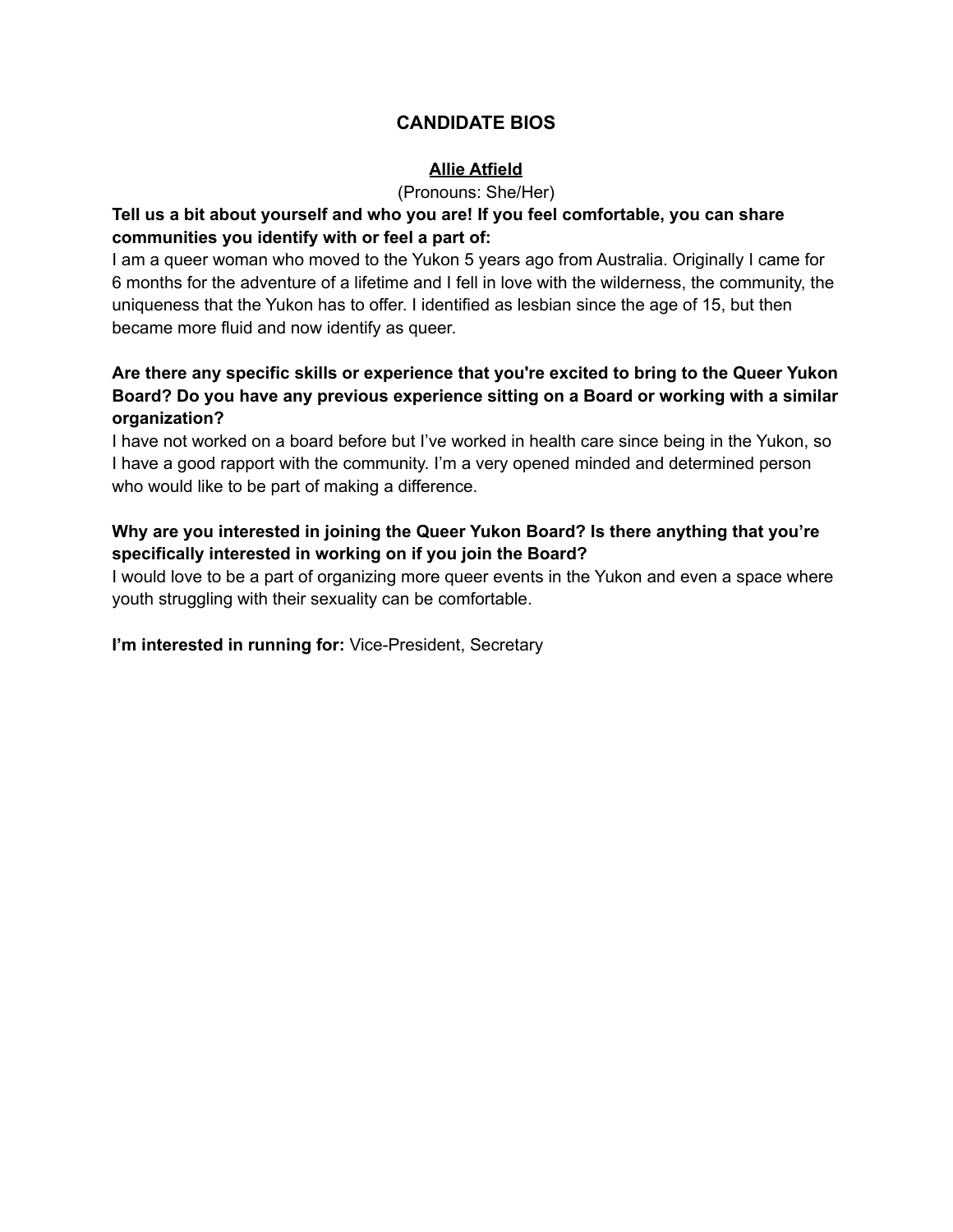#### **Duane Gastant' AuCoin**

#### (Pronouns: Any people feel comfortable using)

## **Tell us a bit about yourself and who you are! If you feel comfortable, you can share communities you identify with or feel a part of:**

I'm a 2-Spirit individual from Teslin, Yukon. I'm a father & grandfather & am a learner/supporter of my Inland Tlingit language & culture. I've been on the TTC Executive Council since 2009. Before this I was involved supporting my LGBTQ2S+ family through my artistic work in Vancouver & the Yukon. I still try to do all I can to support my Queer family in the current work I do.

#### **Are there any specific skills or experience that you're excited to bring to the Queer Yukon Board?**

Helping establish new programs & structures as well as restructuring existing ones.

### **Do you have any previous experience sitting on a Board or working with a similar organization?**

Many different Boards for many different organizations. Just completed my 1st term with QYS as a Director at large & as the Vice President

## **Why are you interested in joining the Queer Yukon Board? Is there anything that you're specifically interested in working on if you join the Board?**

I've just completed my first term on the QYS Board as a Director at large & then as the Vice President. I believe in the work that QYS is doing to help make the Yukon once again a safe & supporting home for our community.

**I'm interested in running for:** Director (at large)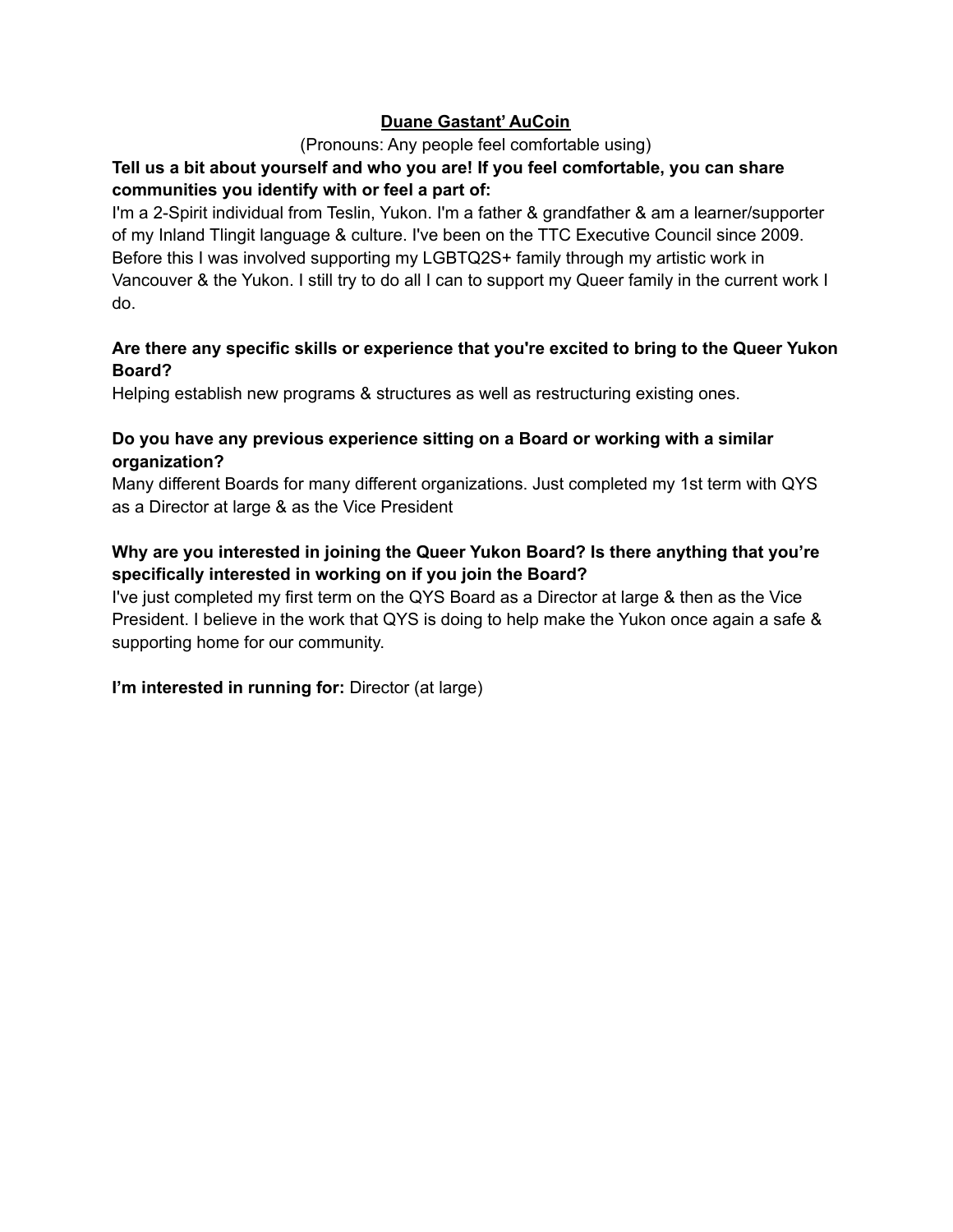#### **Roger Bower**

#### (Pronouns: He/Him)

#### **Tell us a bit about yourself and who you are! If you feel comfortable, you can share communities you identify with or feel a part of:**

I'm a white settler originally from Montreal. I've been in the Yukon for just over 5 years now. Since moving here I've worked in recreation, emergency medical services, and with Yukon University. I have extensive experience in working and volunteering with non-profits across the country. This includes board experience. Most recently I was the Vice-President for the Recreation and Parks Association of the Yukon. I resigned from that position to take on a staff role with the organization and am now the training coordinator. I'm married and have one cat who has an opinion on everything, and am I'm trans and bi.

### **Are there any specific skills or experience that you're excited to bring to the Queer Yukon Board? Do you have any previous experience sitting on a Board or working with a similar organization?**

I have extensive experience in the following: strategic plan creation, public consultation, policy/guidelines creation and review, HR matters, promotion, facilitation, training, grant writing/reporting, partnership building with other organizations, and various levels of government including municipal, First Nations, Territorial and Federal. I'm excited about bringing my networking and general knowledge around non-profits in the Yukon to the board. I have experience sitting on numerous boards (2110 Gender Advocacy Centre- Montreal, Trans Health Network- Montreal, Faro Arts and Recreation Association, Recreation and Parks Association of the Yukon). Aside from my board experience I have worked for many non-profits across the country including Ten Oaks Project, Projet 10, Action Sante Tranvesti(E) et Transexuel(LE) du Quebec, the 519, and most recently, RPAY.

#### **Why are you interested in joining the Queer Yukon Board? Is there anything that you're specifically interested in working on if you join the Board?**

I'm interested in joining the board as I have a lot of experience to offer. I'm excited to see how far this organization has come. I want to help work to create a stable base for this organization to continue for years to come. If selected, I would be interested in helping with policy review/development, strategic planning, Human Resources, meeting facilitation with other organizations, funders or Governments. I'll be honest in saying that my strengths are the "behind the scenes" work.

**I'm interested in running for:** Vice-President, Director (at large)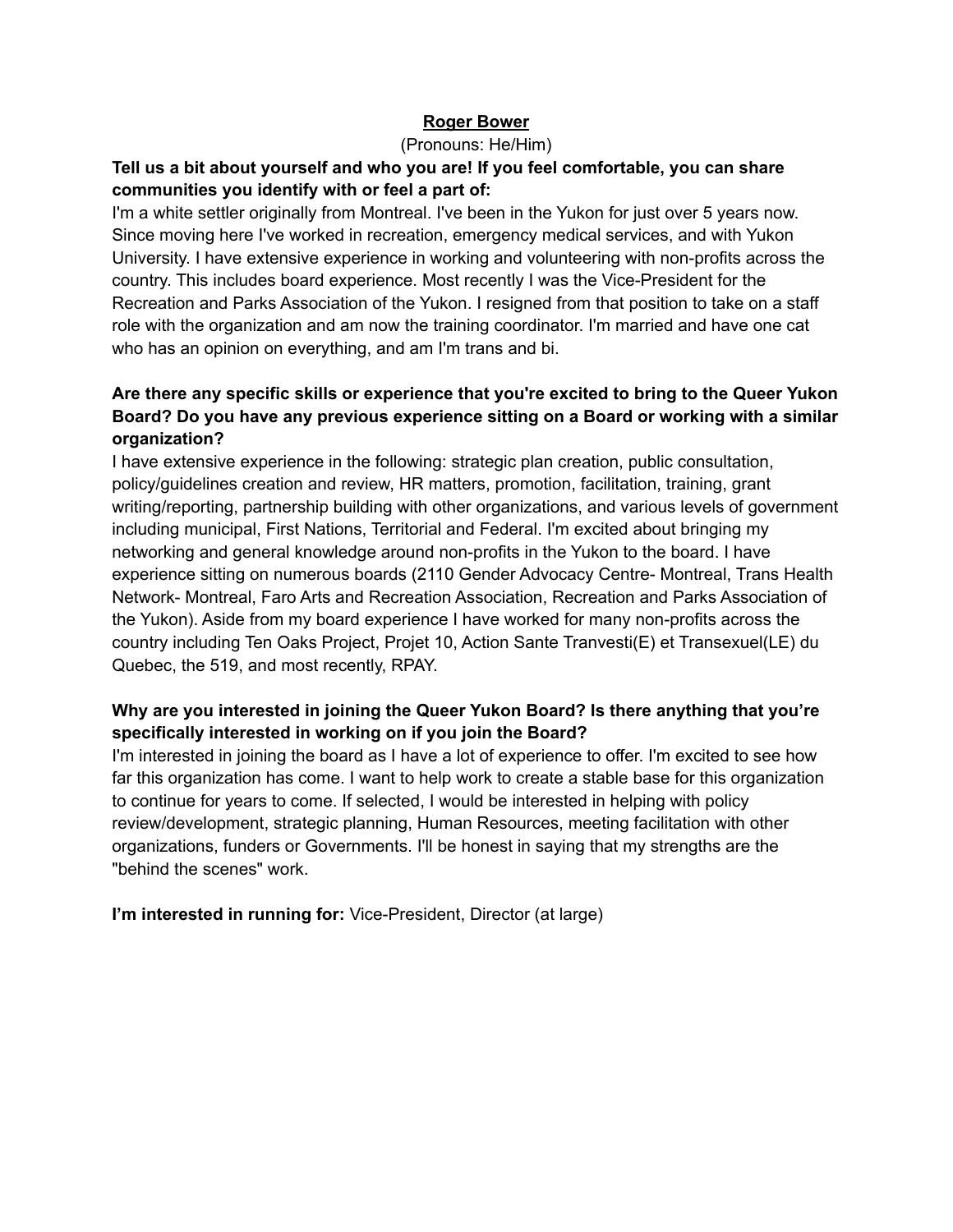#### **Mona Luxion**

#### (Pronouns: They/Them/Theirs or E/Em/Eirs)

### **Tell us a bit about yourself and who you are! If you feel comfortable, you can share communities you identify with or feel a part of:**

Hi! My name is Mona. I identify as queer, trans and non-binary (or, to get more specific, bisexual and genderqueer.) I grew up in Chicago, lived in Montreal for many years, and moved to Whitehorse in 2020 with my partner Robin, who grew up here and is very convincing about how great the Yukon is!

I want to recognize here that I am a white person and a settler, and express my gratitude to the peoples who have cared for this land for generations as well as my commitment to listening and centering the needs, vision and knowledge of Yukon First Nations people in decision-making. I am also a first-language French speaker, and my experience of the world is somewhat shaped by my first- and second-generation experience of immigration. Oh, and I just turned 36, so I think I'm officially middle-aged.

#### **Are there any specific skills or experience that you're excited to bring to the Queer Yukon Board? Do you have any previous experience sitting on a Board or working with a similar organization?**

I've been on the board of Queer Yukon since November 2020, and served as President of the board since spring 2021. Previously, I spent about 5 years on the boards of community organizations in Montreal, supporting tenants' organizing and a range of student and community social and environmental justice projects.

I'm a bit of a policy nerd, and I also am comfortable working with budgets and finances and have been on the finance committee of other boards.

#### **Why are you interested in joining the Queer Yukon Board? Is there anything that you're specifically interested in working on if you join the Board?**

I first came out in ... 2005?, and have been involved with queer community organizing in one way or another even since. To be honest, I feel like queer and trans people showing up for each other is one of the most beautiful and transformative forces in the world, and I'm so excited about what Queer Yukon is doing and want to keep supporting our community in any way I can. I'm currently serving as President, but would be equally happy taking on a different role if someone wants to try out the President role.

**I'm interested in running for:** President, Vice-President, Treasurer, Secretary, Director (at large)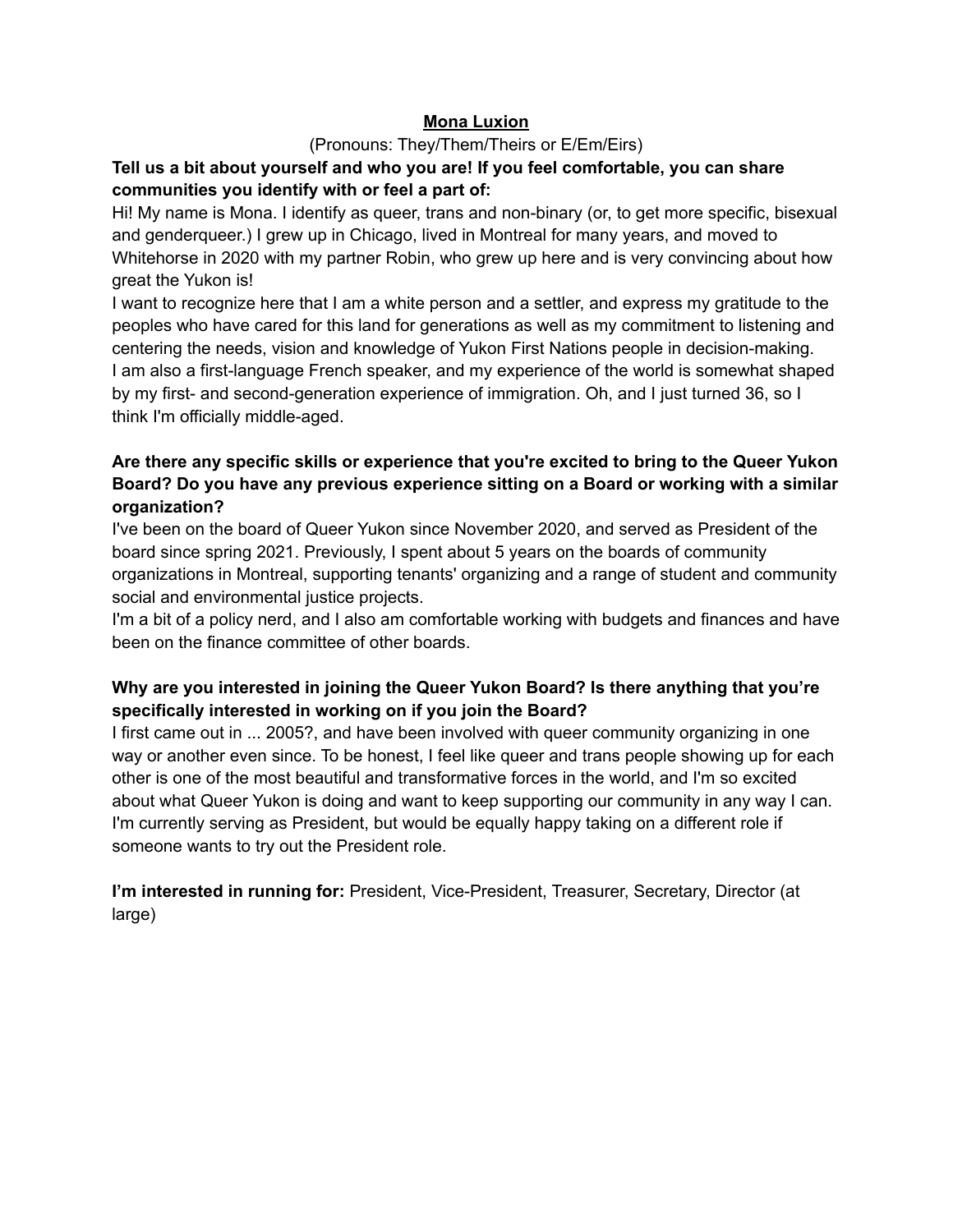#### **Jeszika Mae**

#### (Pronouns: They/Them)

#### **Tell us a bit about yourself and who you are! If you feel comfortable, you can share communities you identify with or feel a part of:**

I'm a black, indigequeer born in Mi'kmaki, who grew up in Tiohti:áke removed from my cultural heritages thanks to colonialism. I identify as genderfluid and sexually queer. I have spent my 7 years in the Yukon immersing myself in First Nations culture, as part of my own cultural revitalization journey. I live with ADHD, Borderline Personality Disorder, and CPTSD, as well as chronic illness and pain. I am an optimistic misanthrope who believes in restorative social justice, harm reduction, and community care though mutual aid.

I own a culinary business that offered smoked meats and sweet treats, catering, in home chef service, and cooking lessons for youth. I am an multi-disciplinary artist, working in sculpture, painting, fabric art, sewing and clothes design, theatre, and Drag/Burlesque. I also do sex work offering services to all genders.

#### **Are there any specific skills or experience that you're excited to bring to the Queer Yukon Board? Do you have any previous experience sitting on a Board or working with a similar organization?**

I've sat on the board for Victoria Faulkner Women's Centre, Yukon Association for Birth Choices (formerly Community Midwifery Association of Yukon), the Mendenhall Community association, and Free the beat foundation, holding the positions of secretary, treasurer, director at large, and chair. I currently on a short term contract for Victoria Faulkner Women's Centre. I enjoy organizing, filling, and am good at math. I have experience writing and reviewing policy and procedures, as well as by-laws and constitutions. I am precise and pedantic, without being arrogant.

## **Why are you interested in joining the Queer Yukon Board? Is there anything that you're specifically interested in working on if you join the Board?**

I am interrested in joining the board to bring diversity and representation to the organization. Despite having lived and worked in the Gay Village of Montreal, it didn't offer the community that Yukon's queer folks have. I would like to help the organization grow and develop holistically, and contribute to a growing safe space and community. I would love to help develop programming.

**I'm interested in running for:** Treasurer, Secretary, Director (at large)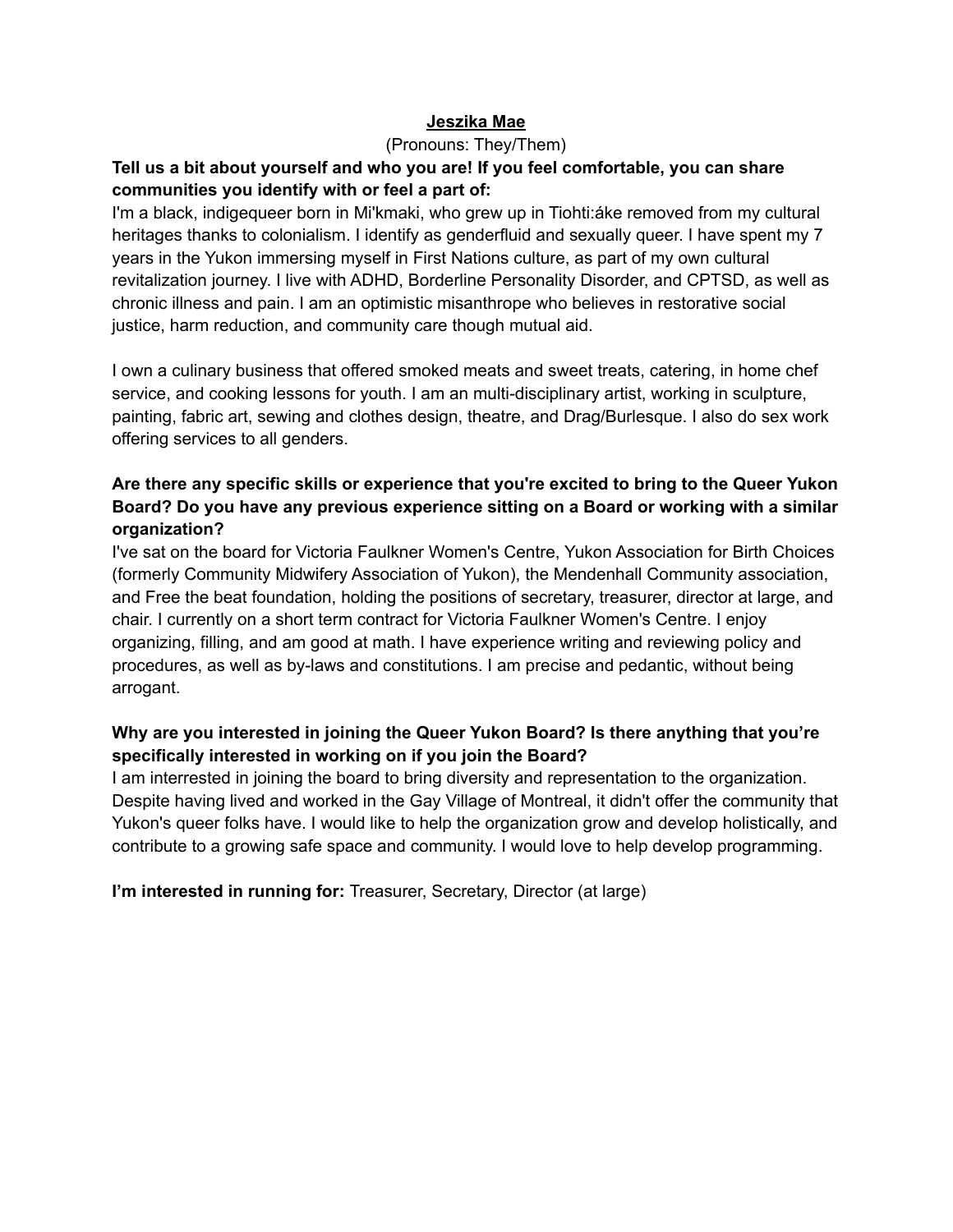#### **Britt Olaney**

#### (Pronouns: They/Them)

### **Tell us a bit about yourself and who you are! If you feel comfortable, you can share communities you identify with or feel a part of:**

I'm a nonbinary settler that identifies as queer. I have ADHD and live with chronic illness. I believe in social justice and the healing potential that exists in community care and connection.

### **Are there any specific skills or experience that you're excited to bring to the Queer Yukon Board? Do you have any previous experience sitting on a Board or working with a similar organization?**

I work within a nonprofit organization, and have previously worked in healthcare, therefore I have a unique perspective surrounding the gaps our current system has.

## **Why are you interested in joining the Queer Yukon Board? Is there anything that you're specifically interested in working on if you join the Board?**

I'm interested in creating a safe space for people of all abilities and opportunities to share their stories to help create inclusive and innovative ways to meet the needs of our community.

**I'm interested in running for:** Vice-President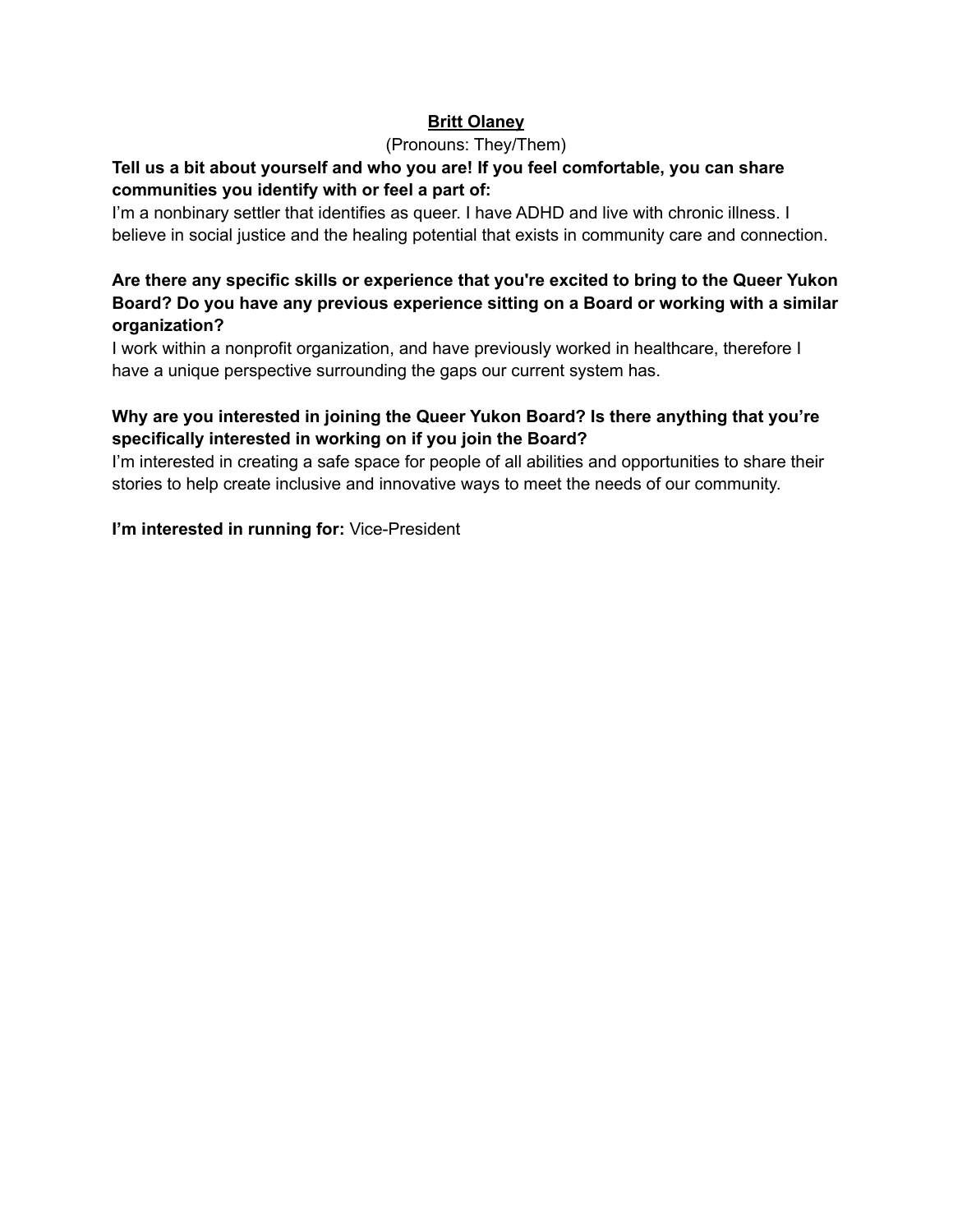#### **MDS**

#### (Pronouns: Her/she)

## **Tell us a bit about yourself and who you are! If you feel comfortable, you can share communities you identify with or feel a part of:**

Bi-sexual-female-mental disability-2nd generation Canadian-55

**I'm interested in running for:** President, Vice-President, Treasurer, Secretary, Director (at large)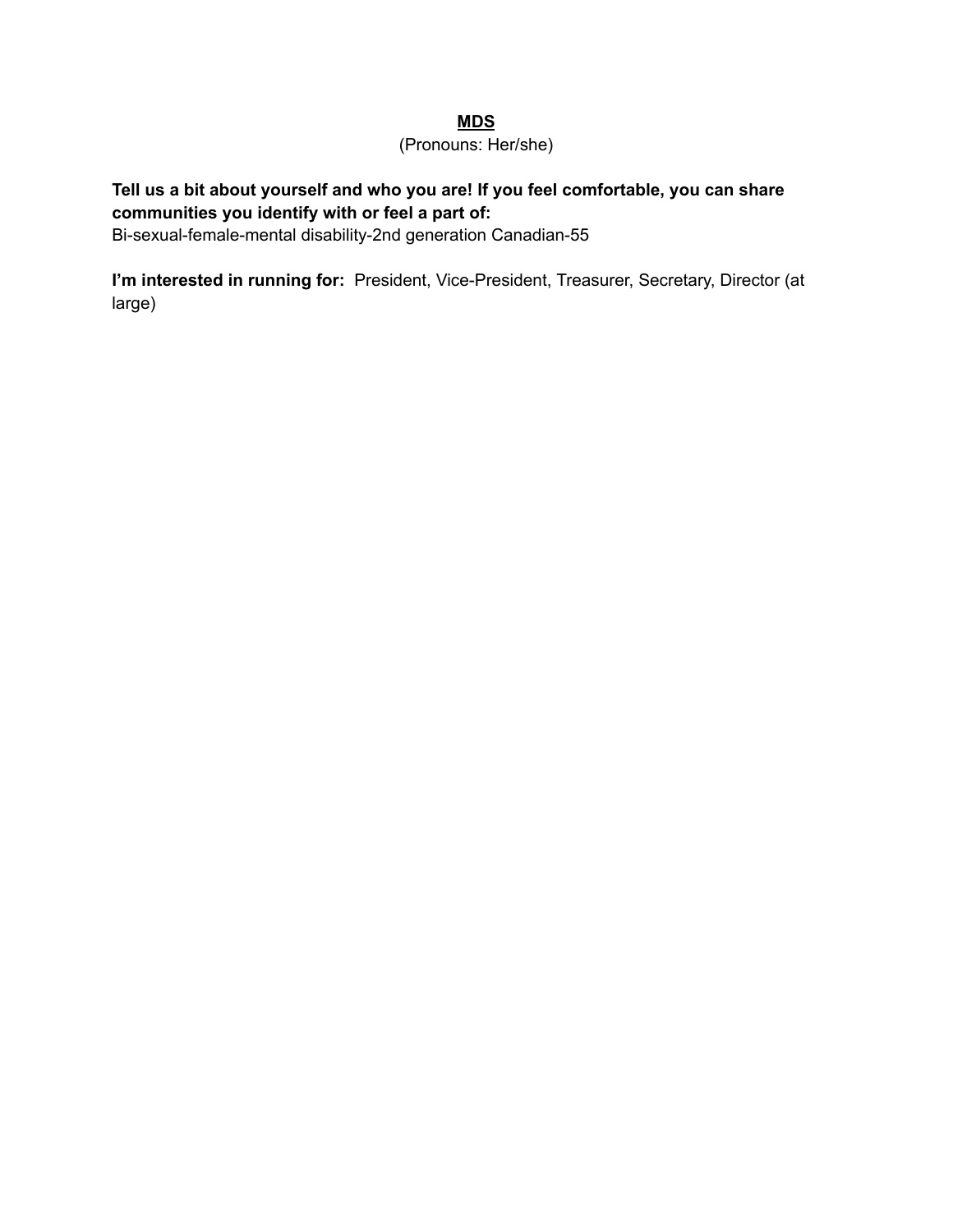### **Christine Spencer**

(Pronouns: They/Them)

### **Tell us a bit about yourself and who you are! If you feel comfortable, you can share communities you identify with or feel a part of:**

I'm pansexual non-binary agender but with a biologically female body so I relate to the female experience even though I don't identify with it. I am President of Yukon DISC-versity Guild who's mandate is to promote diversity in disc golf. We currently are focusing on events which break barriers for women and people in the queer community and encourage them to play disc golf. I am treasurer of PSAC women's committee. I am a member of Paradise board and secretary of the Carmacks recreation board.

### **Are there any specific skills or experience that you're excited to bring to the Queer Yukon Board? Do you have any previous experience sitting on a Board or working with a similar organization?**

See above. I currently am a President, Treasurer, and Secretary of 3 separate boards. I also started the non-profit that I am president of so have a good working knowledge of the societies act. My back ground is in science research, social services, theatre, event planning, finance and admin

## **Why are you interested in joining the Queer Yukon Board? Is there anything that you're specifically interested in working on if you join the Board?**

To become more involved in the queer community of which I am a part of. Also to perhaps bridge the gap between my organization and queer Yukon so that they might work together in the future.

**I'm interested in running for:** Vice-President, Director (at large)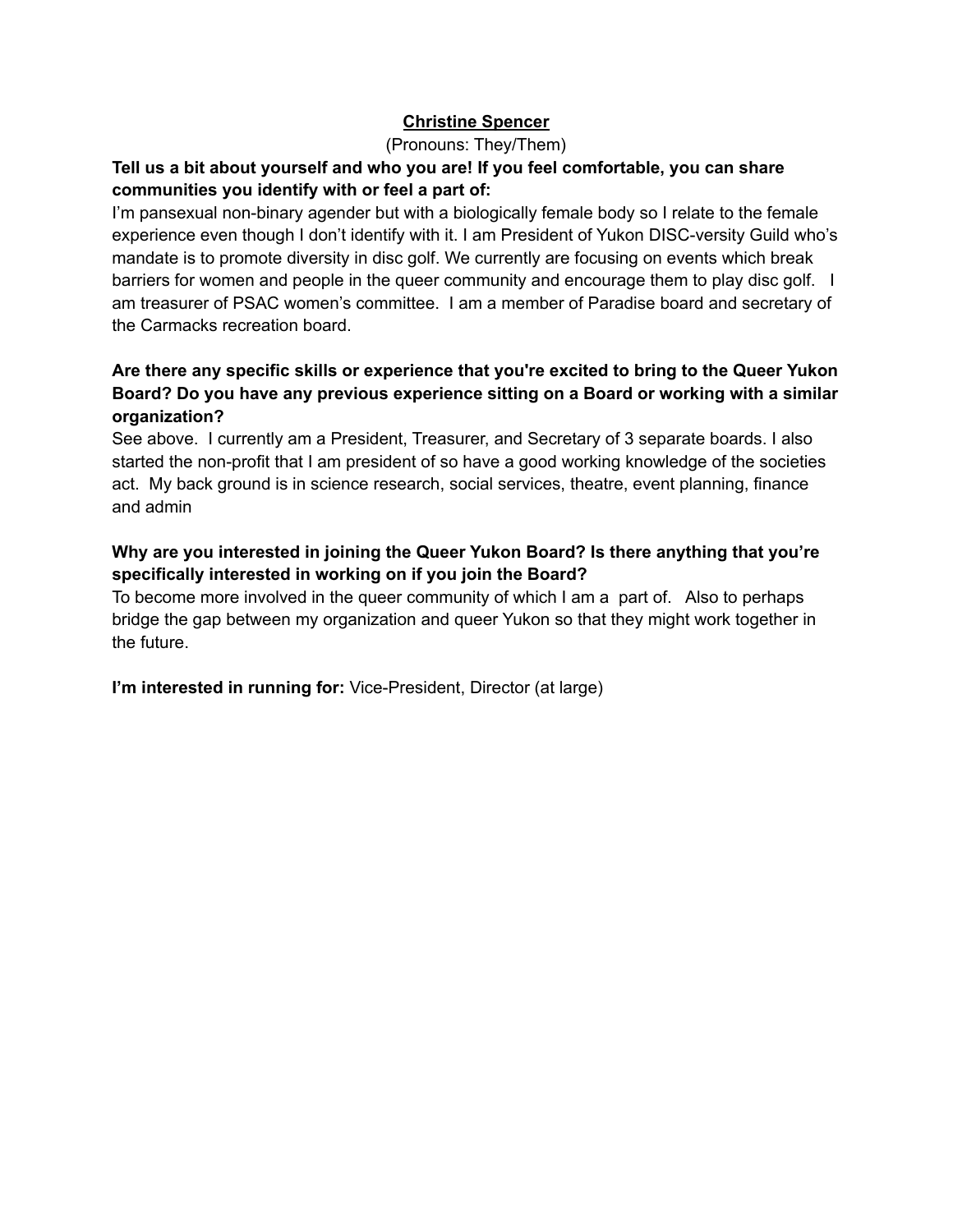#### **Gwyneth Williams**

(Pronouns: She, They, Siya)

#### **Tell us a bit about yourself and who you are! If you feel comfortable, you can share communities you identify with or feel a part of:**

Hi, I am Welsh and Filipinx ancestry. I experience the Filipinx/Canadian immigrant experience deeply. I was born in Washington DC - USA and have lived in 7 different countries. For the past 5 + years I've worked for Yukon First Nations governments supporting Indigenous Youth, Children and Families. My partner and I are both bisexual. I am learning more about neuro diversity in my family and in my own mind. I am mama to an ever loving 3 year old.

### **Are there any specific skills or experience that you're excited to bring to the Queer Yukon Board? Do you have any previous experience sitting on a Board or working with a similar organization?**

I currently sit on the Nakwaye Ku Daycare board. I am the co-creator of Transition Community Initiative Philippines. An NGO in the Philippines that supports farmers and communities to transition into natural farming methods. We facilitate many social, environmental and community initiatives in the Philippines.

## **Why are you interested in joining the Queer Yukon Board? Is there anything that you're specifically interested in working on if you join the Board?**

I am interested in decolonizing orgs from a governance perspective. I am currently taking the Indigenous Governance certificate course at Yukon University. In my own life and in my work with queer youth I hope to advocate and be a positive voice

**I'm interested in running for:** Vice-President, Director (at large)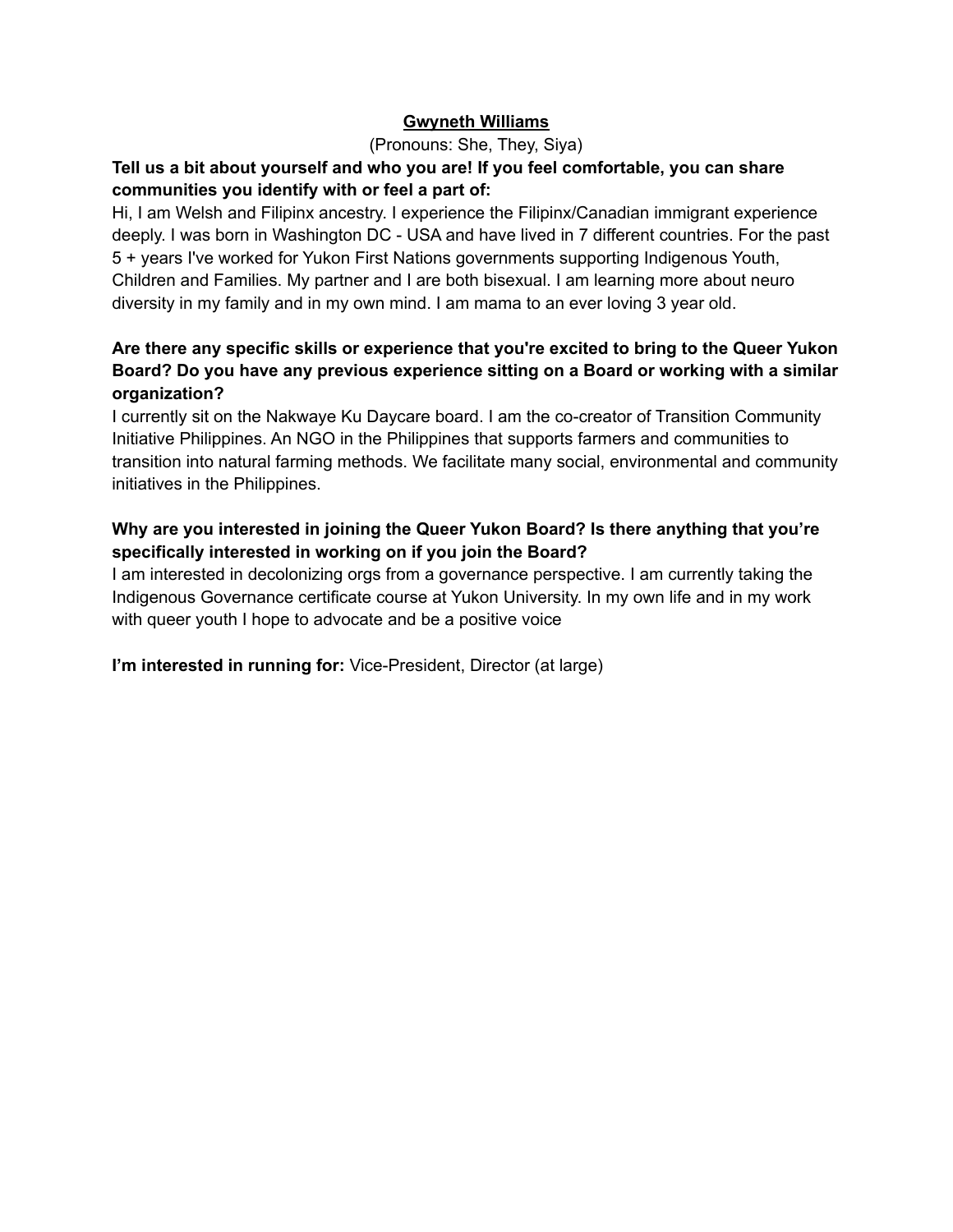## **Sydney Wolf**

#### (Pronouns: They/Them)

### **Tell us a bit about yourself and who you are! If you feel comfortable, you can share communities you identify with or feel a part of:**

I am a pansexual, non binary, Queer, autistic, ex sex worker. I have been living in the Yukon for 2 years now.

#### **Are there any specific skills or experience that you're excited to bring to the Queer Yukon Board? Do you have any previous experience sitting on a Board or working with a similar organization?**

I think that I bring a unique perspective from communities that don't always get representation. I had not previously sat on a board, but now have 1 year experience with the QYS board.

## **Why are you interested in joining the Queer Yukon Board? Is there anything that you're specifically interested in working on if you join the Board?**

I am excited to continue watching the organization grow. I love the programming and Pride events.

**I'm interested in running for:** Director (at large)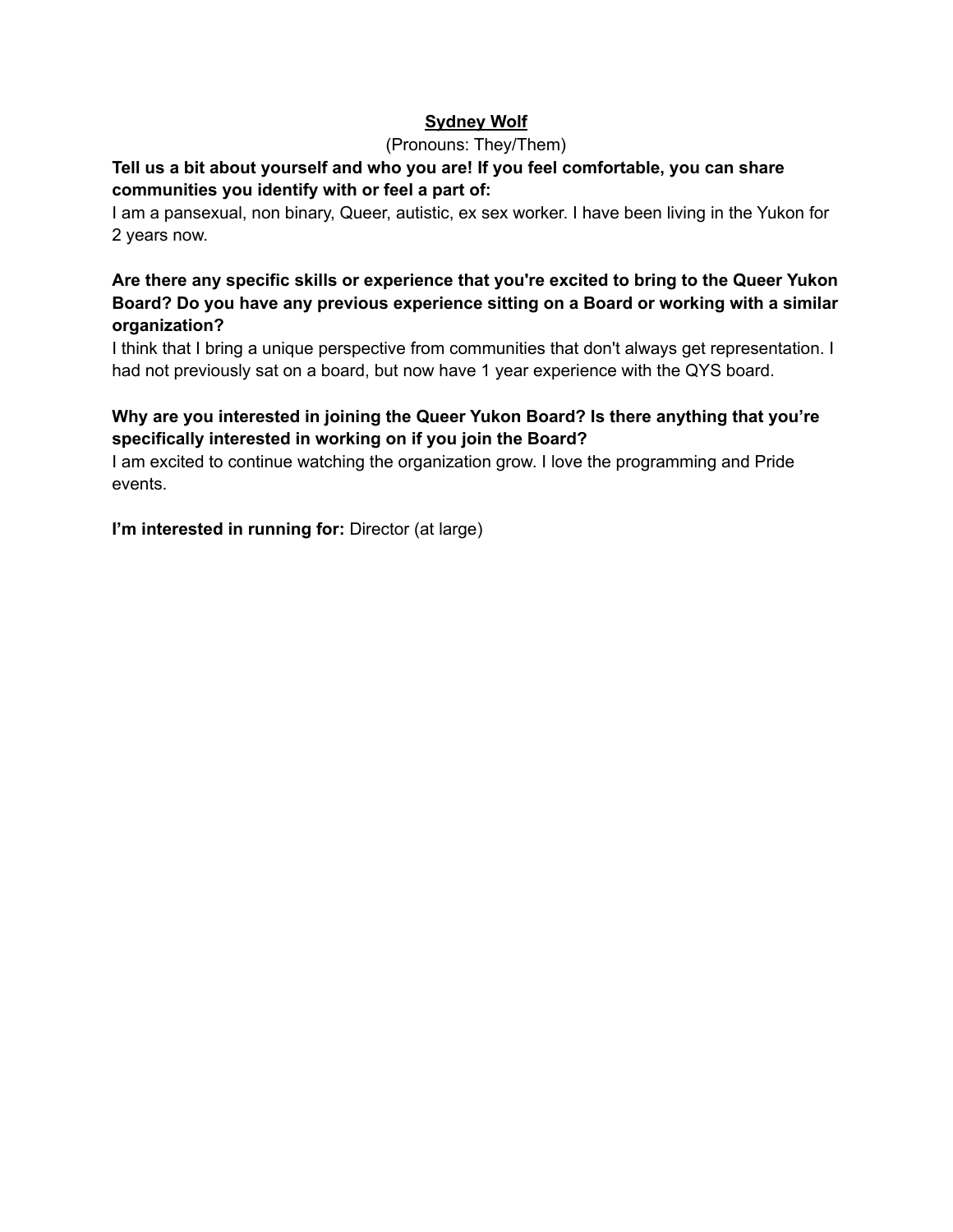## Balance Sheet

As of September 30, 2021

|                                        | <b>TOTAL</b> |
|----------------------------------------|--------------|
| Assets                                 |              |
| <b>Current Assets</b>                  |              |
| Cash and Cash Equivalent               |              |
| 1000 Bank - TD Chequing                | 158,795.10   |
| 1150 Investment Account to secure CC   | 3,504.26     |
| <b>Clearing Account</b>                | 0.00         |
| PLCLCAD PLCLCAD Plooto Clearing        | $-34,588.93$ |
| Plooto Instant (Canada - CAD)          | 0.00         |
| TD Canada Trust                        | 0.00         |
| 12000 *Undeposited Funds               | 0.00         |
| <b>Total Cash and Cash Equivalent</b>  | \$127,710.43 |
| Accounts Receivable (A/R)              |              |
| 1200 Accounts Receivable               | 288,764.49   |
| <b>Total Accounts Receivable (A/R)</b> | \$288,764.49 |
| 1500 Damage deposit owed to QYS        | 599.00       |
| <b>Total Current Assets</b>            | \$417,073.92 |
| <b>Total Assets</b>                    | \$417,073.92 |
| Liabilities and Equity                 |              |
| Liabilities                            |              |
| <b>Current Liabilities</b>             |              |
| Accounts Payable (A/P)                 |              |
| 2000 Accounts Payable                  | 29,386.54    |
| <b>Total Accounts Payable (A/P)</b>    | \$29,386.54  |
| <b>Credit Card</b>                     |              |
| 2100 Credit Card - Joe                 | 1,783.95     |
| <b>Total Credit Card</b>               | \$1,783.95   |
| 2200 Unearned or Deferred Revenue      | 332,449.00   |
| 2400 Accrued Expenses                  | 18,383.04    |
| 2450 Payroll Liabilities               | 0.00         |
| <b>Federal Taxes</b>                   | 9,424.26     |
| Vacation Pay                           | 3,396.83     |
| <b>Total 2450 Payroll Liabilities</b>  | 12,821.09    |
| 2500 GST/HST Payable                   | $-5,210.63$  |
| <b>Total Current Liabilities</b>       | \$389,612.99 |
| <b>Total Liabilities</b>               | \$389,612.99 |
| Equity                                 |              |
| 3000 Opening Balance Equity            | 0.00         |
| <b>Retained Earnings</b>               | 15,241.80    |
| Profit for the year                    | 12,219.13    |
| <b>Total Equity</b>                    | \$27,460.93  |
| <b>Total Liabilities and Equity</b>    | \$417,073.92 |
|                                        |              |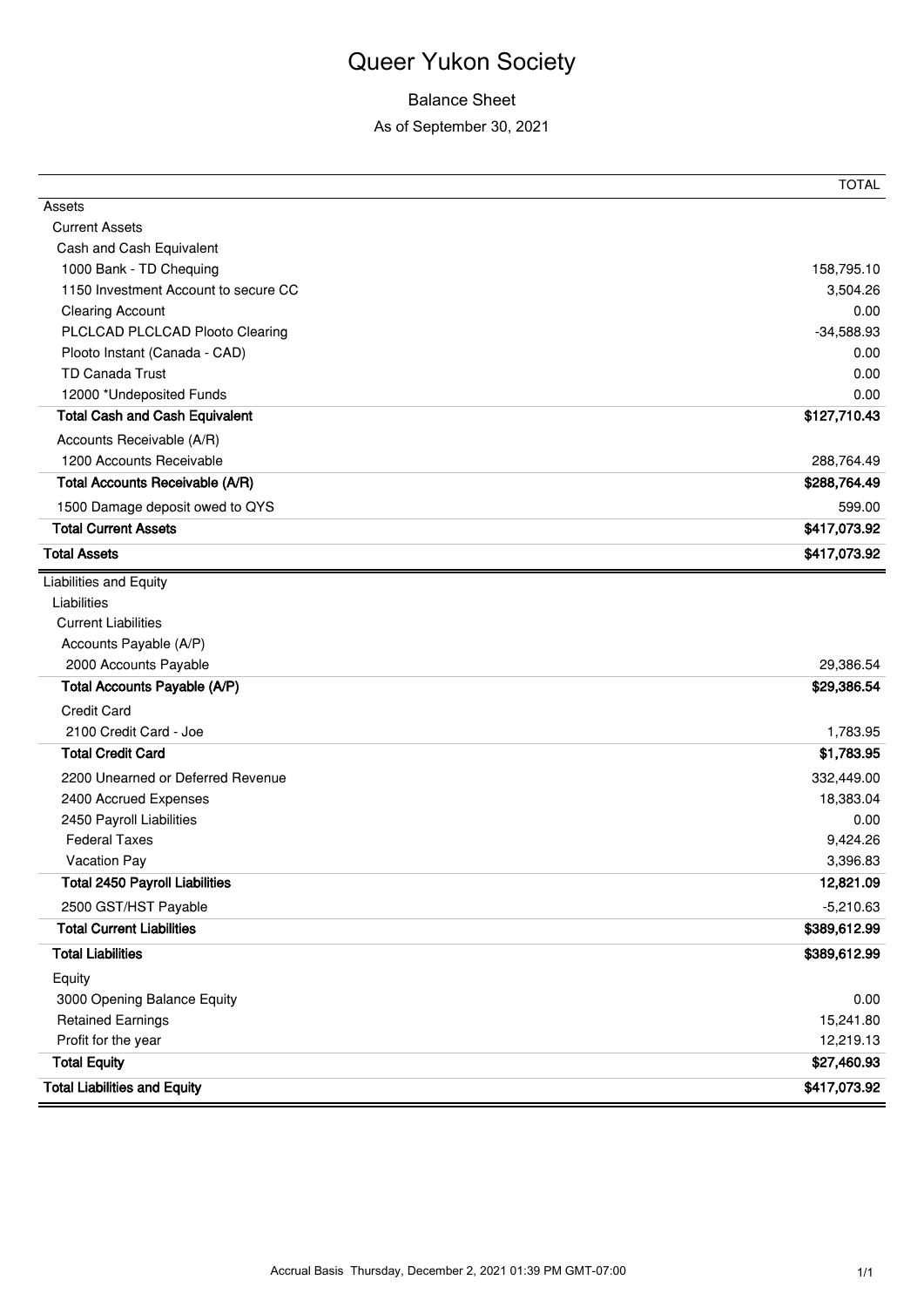

Profit and Loss October 2020 - September 2021

|                                               | <b>TOTAL</b> |
|-----------------------------------------------|--------------|
| <b>INCOME</b>                                 |              |
| 4000 EARNED INCOME                            |              |
| 4010 EVENT REVENUE                            |              |
| 4020 Tickets                                  | 1,229.36     |
| 4040 Event Donations/ fundraising             | 513.23       |
| 4050 Merchandise sales                        | 112.50       |
| <b>Total 4010 EVENT REVENUE</b>               | 1,855.09     |
| 4110 Miscellaneous Revenue                    | 7,322.25     |
| <b>Total 4000 EARNED INCOME</b>               | 9,177.34     |
| 4200 GOVERNMENT GRANTS                        |              |
| 4210 GRANTS - OPERATING                       |              |
| 4220 YG Women's Directorate                   | 205,369.62   |
| <b>Total 4210 GRANTS - OPERATING</b>          | 205,369.62   |
| 4230 GRANTS - PROJECT                         |              |
| 4240 CAN - Canadian Heritage                  | 21,634.77    |
| 4250 City of Whitehorse                       | 5,000.00     |
| 4270 YG Project - various                     | 14,725.30    |
| 4280 Project - various                        | 3,148.50     |
| 4290 Women and Gender Equality Canada         | 187,468.09   |
| 4300 YG - Arts Fund                           | 15,550.00    |
| 4310 Employment and Social Development Canada | 298,712.91   |
| 4320 YG - KIAC                                | 10,000.00    |
| 4330 YG - Culture, History and Sports         | 18,805.05    |
| 4340 City of Dawson                           | 1,000.00     |
| <b>Total 4230 GRANTS - PROJECT</b>            | 576,044.62   |
| <b>Total 4200 GOVERNMENT GRANTS</b>           | 781,414.24   |
| 4400 FOUNDATION SUPPORT                       |              |
| 4430 Red Cross                                | 186,131.96   |
| <b>Total 4400 FOUNDATION SUPPORT</b>          | 186,131.96   |
| 4500 SPONSORSHIPS AND DONATIONS               |              |
| 4510 Corporate Cash Sponsorship               | 8,910.00     |
| 4530 Donations - Individual                   | 467.00       |
| 4540 Donations - Online Individual            | 213.04       |
| 4550 Gender Gear Donations                    | 1,760.18     |
| <b>Total 4500 SPONSORSHIPS AND DONATIONS</b>  | 11,350.22    |
| <b>Total Income</b>                           | \$988,073.76 |
| <b>GROSS PROFIT</b>                           | \$988,073.76 |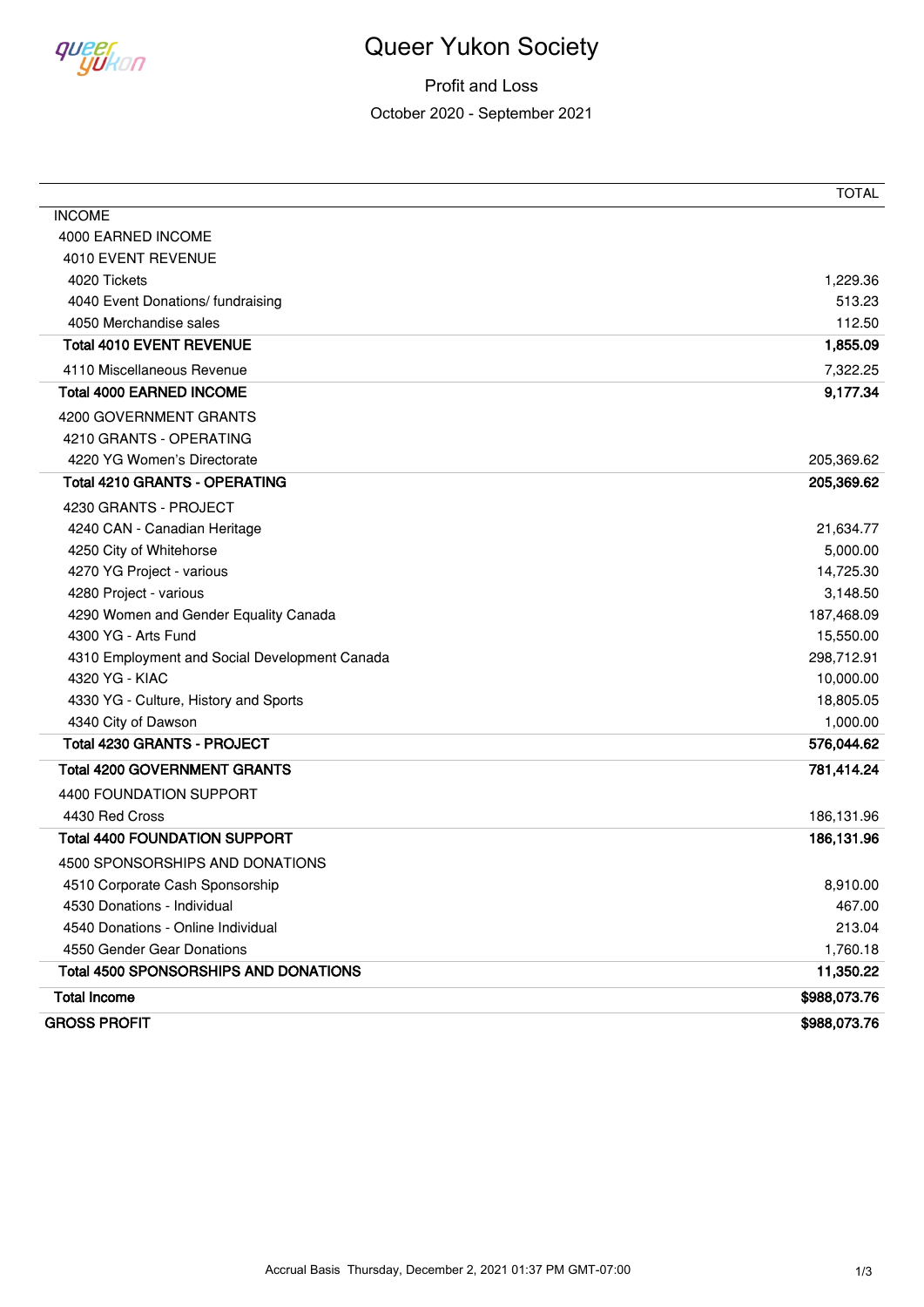

Profit and Loss October 2020 - September 2021

|                                      | <b>TOTAL</b> |
|--------------------------------------|--------------|
| <b>EXPENSES</b>                      |              |
| 5000 ADMIN EXPENSES                  |              |
| 5010 Accountant/ Legal               | 11,442.50    |
| 5030 Bank Charges                    | 969.88       |
| 5040 Bookkeeping                     | 8,982.00     |
| 5050 Food - Admin                    | 2,620.69     |
| 5060 Insurance - Board of Directors  | 500.00       |
| 5070 Office Expenses                 | 7,944.04     |
| 5080 Outside Contract Services       | 28,892.30    |
| 5090 Printing and Copying            | 177.17       |
| 5100 Professional Development        | 5,480.00     |
| 5110 Staff Hiring                    | 901.52       |
| 5120 Subscriptions and Memberships   | 681.91       |
| 5130 Website, software               | 4,212.50     |
| 5140 Interest Paid                   | 13.09        |
| 5150 Postage, Shipping and Delivery  | 944.13       |
| 5160 GST Adjustment Expense          | 5,163.34     |
| <b>Total 5000 ADMIN EXPENSES</b>     | 78,925.07    |
| 5200 FACILITIES                      |              |
| 5210 Furniture/ equipment purchases  | 21,216.18    |
| 5220 Insurance - Commercial Liabilit | 1,363.00     |
| 5230 Renovations                     | 47,294.71    |
| 5240 Rent - Office                   | 36,139.19    |
| 5250 Telephone, Internet             | 6,294.50     |
| 5260 Utilities                       | 3,980.35     |
| <b>Total 5200 FACILITIES</b>         | 116,287.93   |
| 5300 PAYROLL                         |              |
| 5310 Executive Director              | 87,162.16    |
| 5320 Project Staff                   | 328,349.05   |
| 5330 Health Benefits                 | 16,147.76    |
| 5340 Payroll tax paid by company     | 30,513.41    |
| 5360 WCB Expense                     | 4,078.05     |
| <b>Total 5300 PAYROLL</b>            | 466,250.43   |
| 5400 PROGRAMMING                     | 25.93        |
| 5410 Accommodation                   | 824.00       |
| 5420 Advertising                     | 6,395.89     |
| 5440 Equipment Rental                | 977.00       |
| 5450 Fees and Honoraria              | 69,165.12    |
| 5460 Food and Beverage               | 17,149.94    |
| 5470 General Programming Costs       | 804.80       |
| 5490 Programing Contractor           | 8,000.00     |
| 5510 Supplies                        | 62,440.25    |
| 5520 Transportation                  | 1,831.23     |
| 5540 Venue                           | 2,028.91     |
| 5550 Event Insurance                 | 598.90       |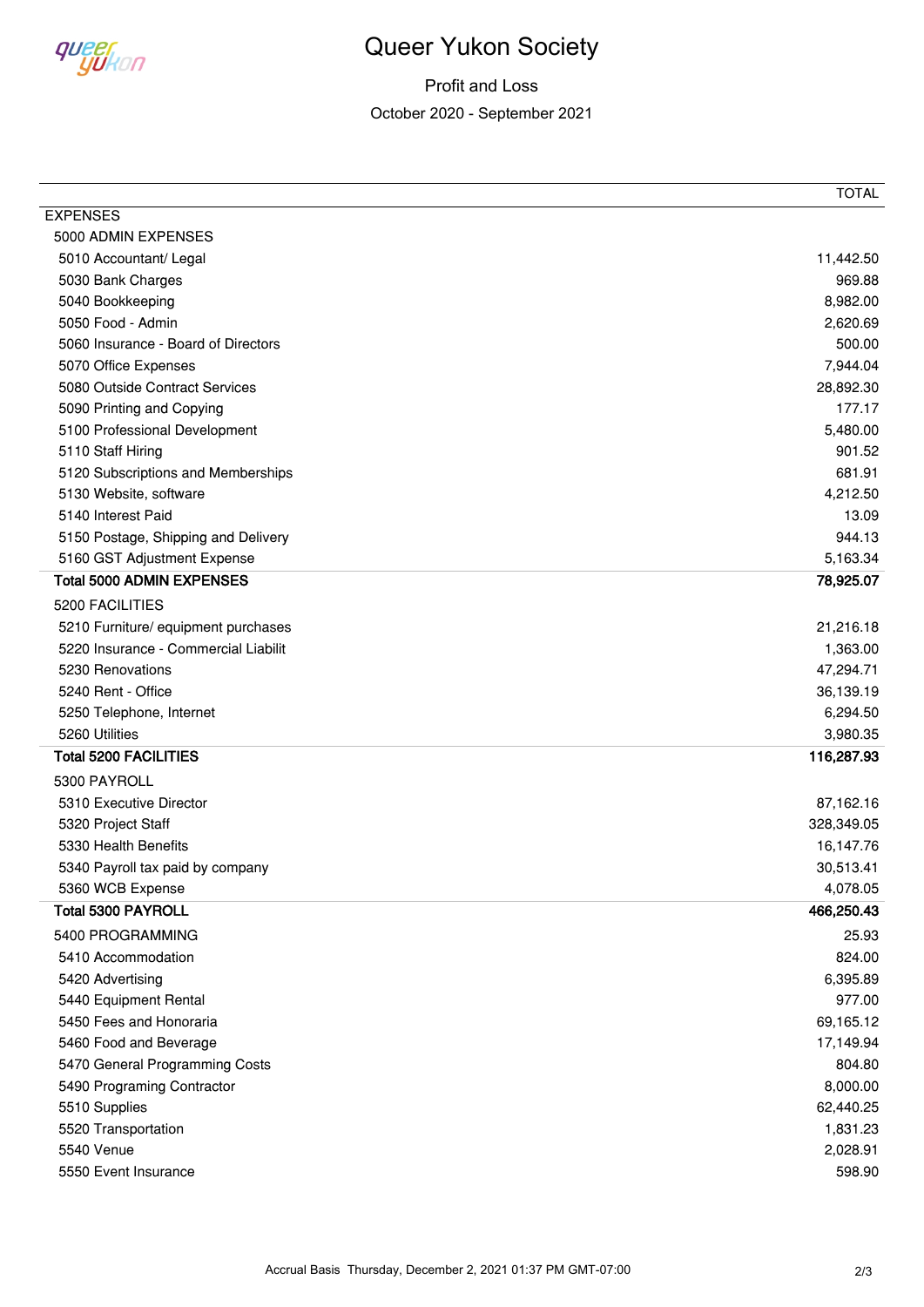

Profit and Loss October 2020 - September 2021

| \$975,858.70<br>4.07<br>\$4.07 |
|--------------------------------|
|                                |
|                                |
|                                |
|                                |
| 314,395.27                     |
| 20,400.00                      |
| 23,780.93                      |
| 9,745.39                       |
| 90,226.98                      |
| <b>TOTAL</b>                   |
|                                |

**Note**

Pride Centre Classes (D&E): Month vs. Government Fiscal YTD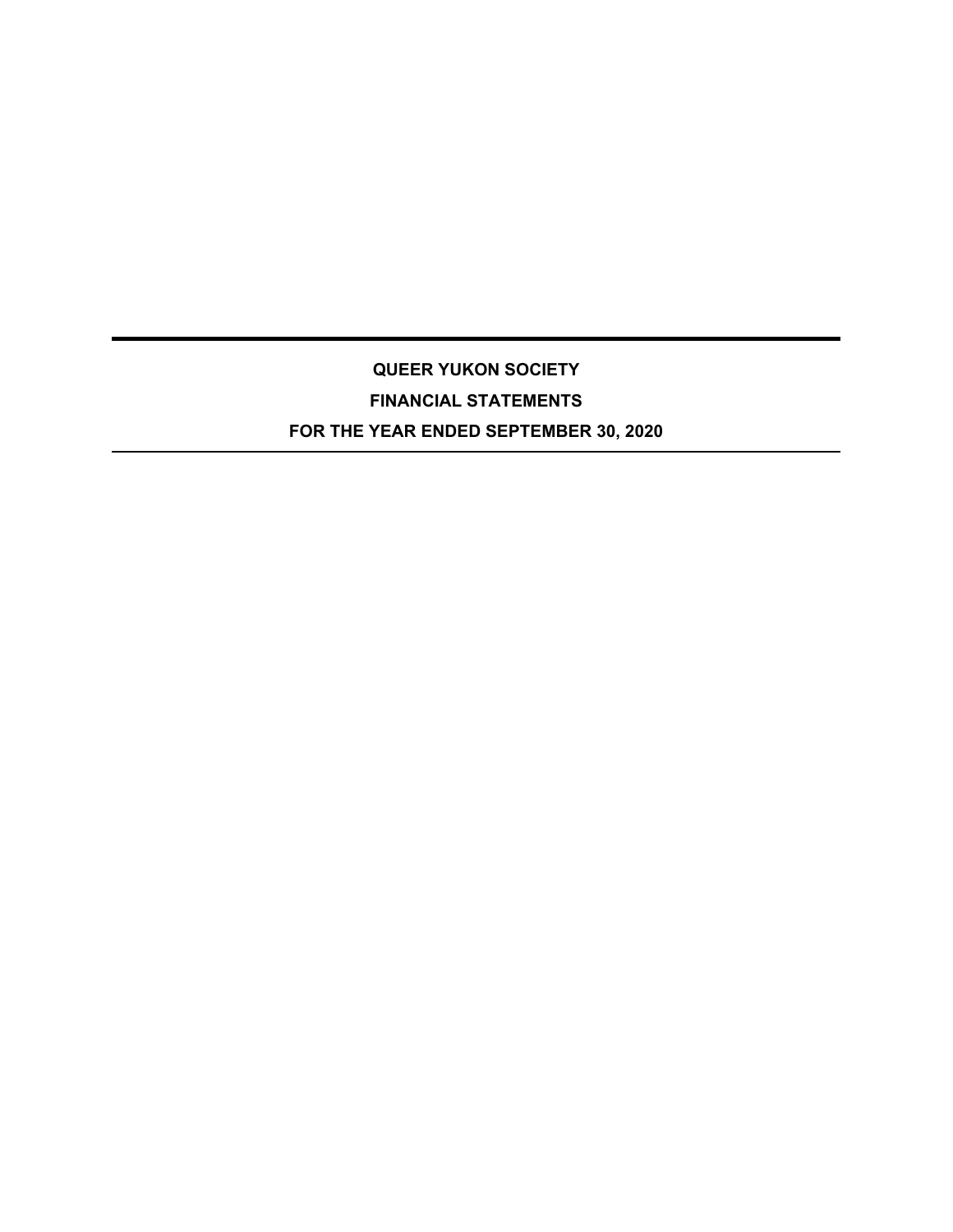

17th floor, 1030 West Georgia St., Vancouver, BC, Canada V6E 2Y3 Tel: 604. 714. 3600 Fax: 604. 714. 3669 Web: manningelliott.com

### **INDEPENDENT PRACTITIONER'S REVIEW ENGAGEMENT REPORT**

To the Members of Queer Yukon Society

We have reviewed the accompanying financial statements of Queer Yukon Society (the "Society") that comprise the statement of financial position as at September 30, 2020, and the statements of revenue and expenses and changes in net assets and cash flows for the year then ended, and a summary of significant accounting policies and other explanatory information.

#### **Management's Responsibility for the Financial Statements**

Management is responsible for the preparation and fair presentation of these financial statements in accordance with Canadian accounting standards for not-for-profit organizations, and for such internal control as management determines is necessary to enable the preparation of financial statements that are free from material misstatement, whether due to fraud or error.

#### **Practitioner's Responsibility**

Our responsibility is to express a conclusion on the accompanying financial statements based on our review. We conducted our review in accordance with Canadian generally accepted standards for review engagements, which require us to comply with relevant ethical requirements.

A review of financial statements in accordance with Canadian generally accepted standards for review engagements is a limited assurance engagement. The practitioner performs procedures, primarily consisting of making inquiries of management and others within the entity, as appropriate, and applying analytical procedures, and evaluates the evidence obtained.

The procedures performed in a review are substantially less in extent than, and vary in nature from, those performed in an audit conducted in accordance with Canadian generally accepted auditing standards. Accordingly, we do not express an audit opinion on these financial statements.

#### **Basis for Qualified Conclusion**

In common with many not-for-profit organizations, the Society derives revenue from donations and fundraising activities, the completeness of which is not susceptible to us obtaining evidence we considered necessary for the purpose of the review. Accordingly, the evidence obtained of these revenues was limited to the amounts recorded in the records of the Society. Therefore, we were not able to determine whether any adjustments might be necessary to donation and fundraising revenue, excess of revenue over expenses, and cash flows from operations for the year ended September 30, 2020, total assets as at September 30, 2020 and net assets at both the beginning and end of the September 30, 2020 year.

#### **Qualified Conclusion**

Based on our review, except for the possible effects of the matter described in the *Basis for Qualified Conclusion* paragraph, nothing has come to our attention that causes us to believe that the financial statements do not present fairly, in all material respects, the financial position of Queer Yukon Society as at September 30, 2020, and the results of its operations and its cash flows for the year then ended in accordance with Canadian accounting standards for not-for-profit organizations.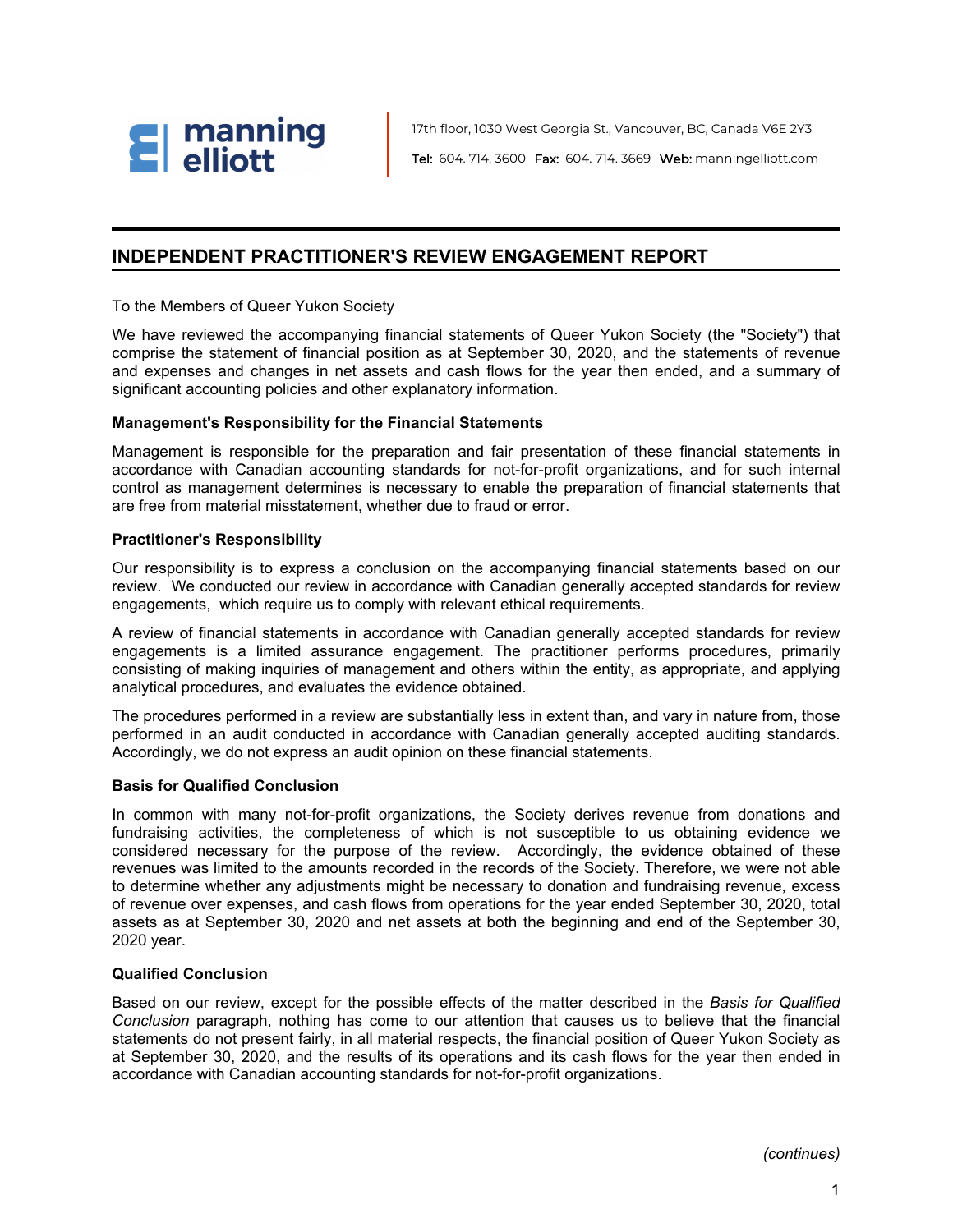

17th floor, 1030 West Georgia St., Vancouver, BC, Canada V6E 2Y3 Tel: 604. 714. 3600 Fax: 604. 714. 3669 Web: manningelliott.com

#### **INDEPENDENT PRACTITIONER'S REVIEW ENGAGEMENT REPORT**

#### **Other Matter**

We draw attention to Note 1 to the financial statements which indicates that Queer Yukon Society adopted Canadian accounting standards for not-for-profit organizations on October 1, 2018 for its year ended September 30, 2019. These standards were applied restrospectively by management to the comparative information in these financial statements, including the statements of financial position as at September 30, 2019 and October 1, 2018, and the statements of revenue and expenses and cash flows for the year ended September 30, 2019 and related disclosures. Our conclusion is not modified in respect to this matter.

We were not engaged to report on the comparative information for September 30, 2019 and October 1, 2018, and as such, they are neither audited nor reviewed.

Manning Elliott LLP

Chartered Professional Accountants Vancouver, British Columbia December 02, 2021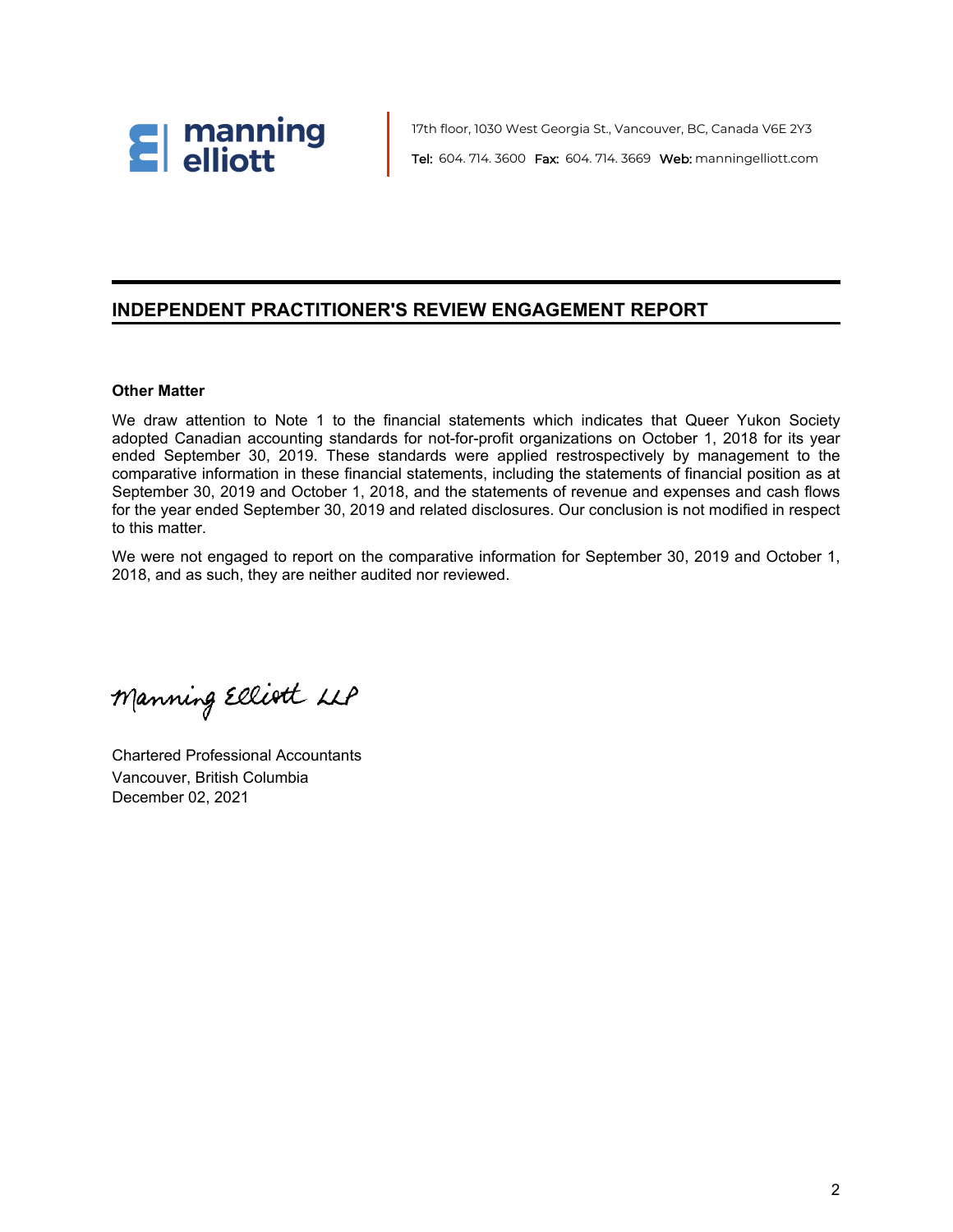## **QUEER YUKON SOCIETY STATEMENT OF FINANCIAL POSITION AS AT SEPTEMBER 30, 2020**

|                                                                                                                           | 2020                          |    | 2019<br>(Note 1) |    | October 1, 2018<br>(Note 1) |
|---------------------------------------------------------------------------------------------------------------------------|-------------------------------|----|------------------|----|-----------------------------|
| <b>ASSETS</b>                                                                                                             |                               |    |                  |    |                             |
| <b>CURRENT</b><br>Cash<br>Accounts receivable<br>Deposit                                                                  | \$<br>127,695<br>1,575<br>599 | \$ | 11,160           | \$ | 11,118                      |
|                                                                                                                           | \$<br>129,869                 | \$ | 11,160           | \$ | 11,118                      |
| <b>LIABILITIES</b><br><b>CURRENT</b><br>Accounts payable and accrued<br>liabilities (Note 4)<br>Deferred revenue (Note 5) | \$<br>14,993<br>99,634        | \$ |                  | \$ | 320                         |
| <b>NET ASSETS</b>                                                                                                         | 114,627<br>15,242             |    | 11,160           |    | 320<br>10,798               |
|                                                                                                                           | \$<br>129,869                 | \$ | 11,160           | \$ | 11,118                      |

LEASE COMMITMENT *(Note 7)*

SUBSEQUENT EVENT *(Note 7)*

#### **ON BEHALF OF THE BOARD**

\_\_\_\_\_\_\_\_\_\_\_\_\_\_\_\_\_\_\_\_\_\_\_\_\_\_\_\_\_ *Director* 

\_\_\_\_\_\_\_\_\_\_\_\_\_\_\_\_\_\_\_\_\_\_\_\_\_\_\_\_\_ *Director*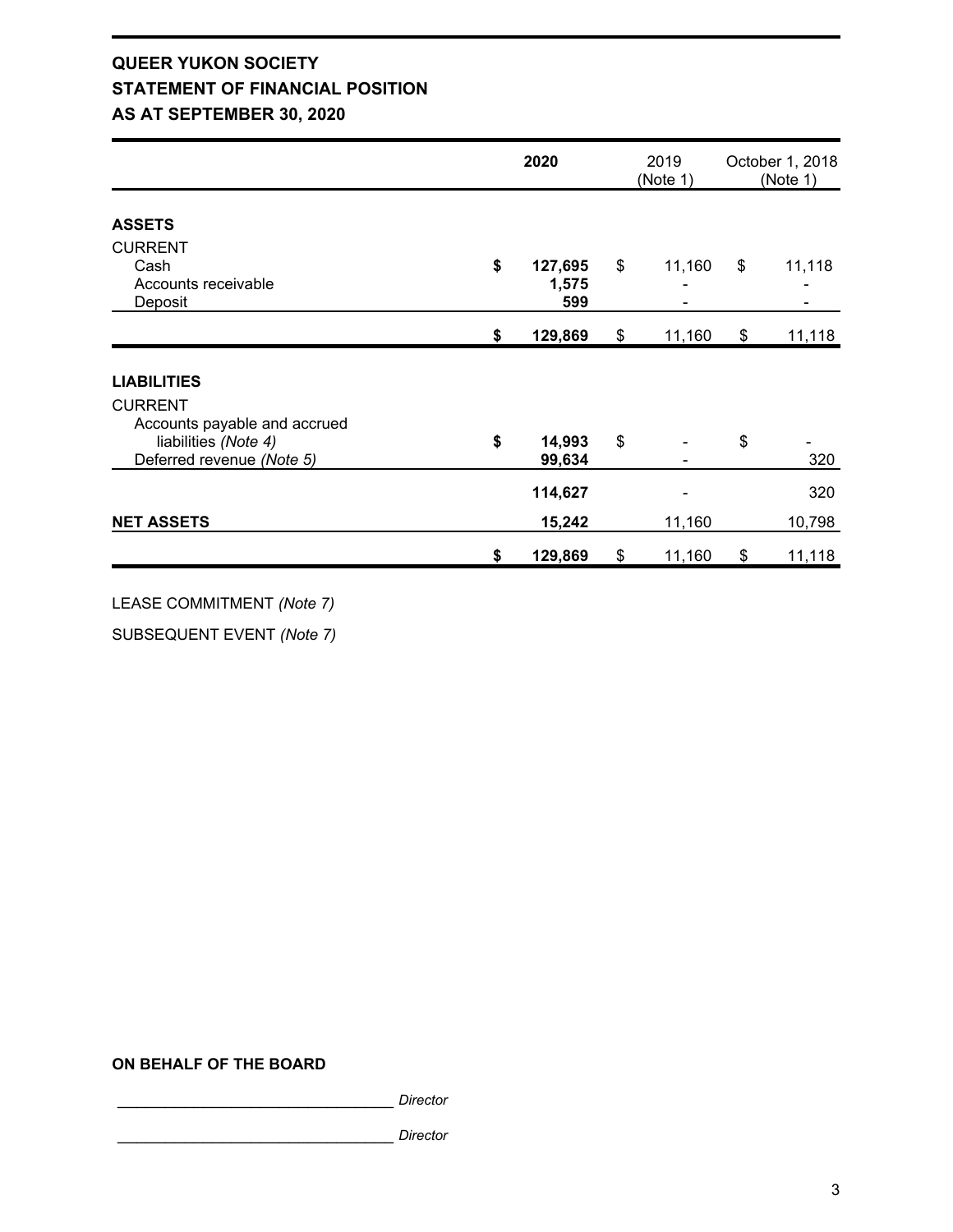## **QUEER YUKON SOCIETY STATEMENT OF CHANGES IN NET ASSETS FOR THE YEAR ENDED SEPTEMBER 30, 2020**

|                                                                  | 2020      | 2019   |
|------------------------------------------------------------------|-----------|--------|
| NET ASSETS, BEGINNING OF YEAR<br>EXCESS OF REVENUE OVER EXPENSES | 11.160 \$ | 10.798 |
| FOR THE YEAR                                                     | 4.082     | 362    |
| NET ASSETS, END OF YEAR                                          | 15.242 S  | 11.160 |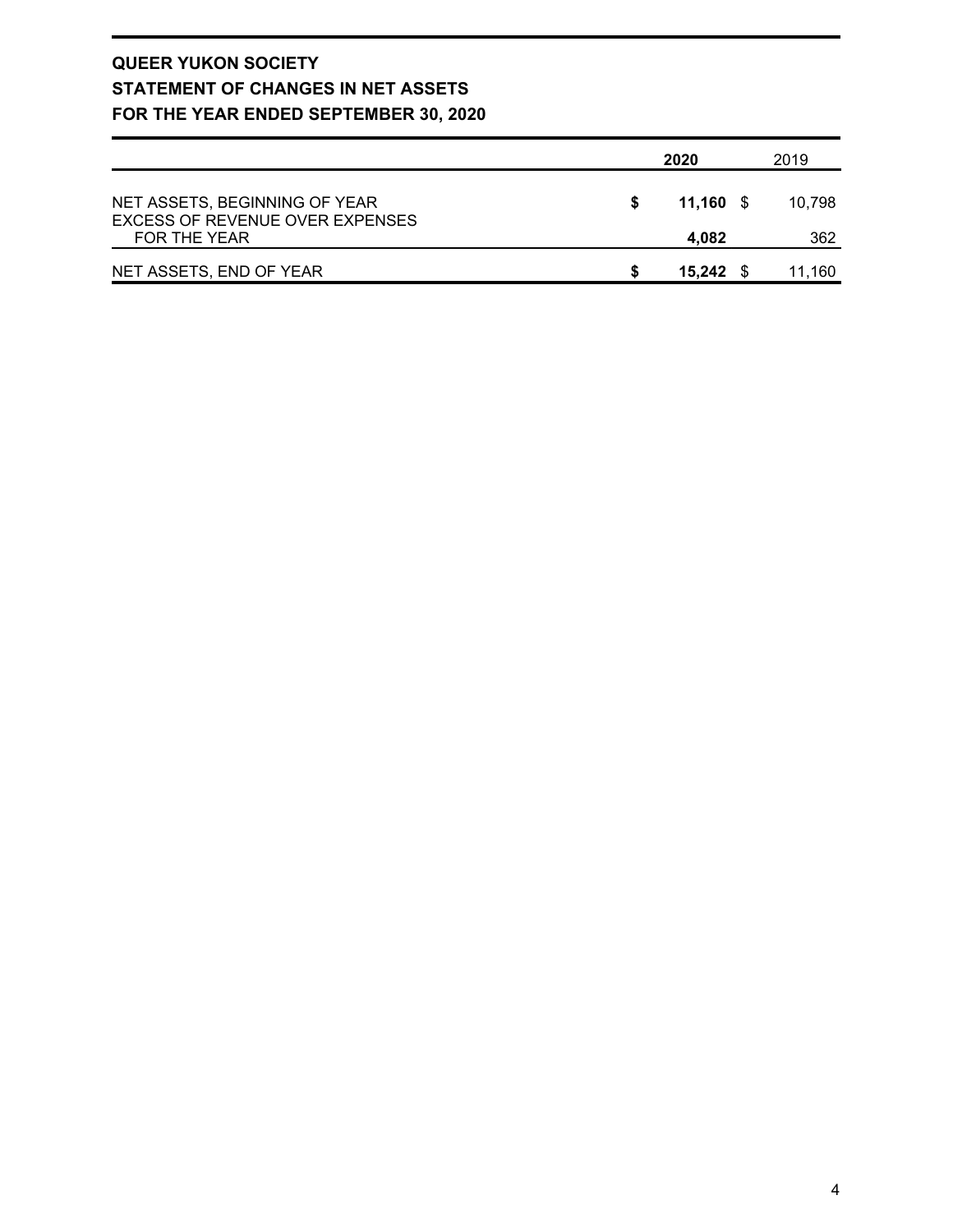## **QUEER YUKON SOCIETY STATEMENT OF REVENUE AND EXPENSES FOR THE YEAR ENDED SEPTEMBER 30, 2020**

|                                 | 2020          | 2019         |
|---------------------------------|---------------|--------------|
|                                 |               |              |
| <b>REVENUE</b>                  |               |              |
| Grants (Note 6)                 | \$<br>120,704 | \$<br>23,150 |
| <b>Donations</b>                | 8,003         | 7,990        |
| Fundraising                     | 1,247         | 10,535       |
|                                 | 129,954       | 41,675       |
| <b>EXPENSES</b>                 |               |              |
| Salaries and benefits           | 50,729        |              |
| Fees and honorarium             | 18,162        | 16,315       |
| Professional fees               | 16,491        |              |
| General and administrative      | 15,418        | 5,291        |
| Office                          | 13,390        | 3,446        |
| Advertising and promotion       | 5,840         | 7,812        |
| Rent                            | 2,559         | 1,890        |
| Insurance                       | 2,362         |              |
| Telephone                       | 719           |              |
| Interest and bank charges       | 101           | 152          |
| Meals and entertainment         | 101           | 2,540        |
| Travel                          |               | 3,867        |
|                                 | 125,872       | 41,313       |
| EXCESS OF REVENUE OVER EXPENSES |               |              |
| FOR THE YEAR                    | \$<br>4,082   | \$<br>362    |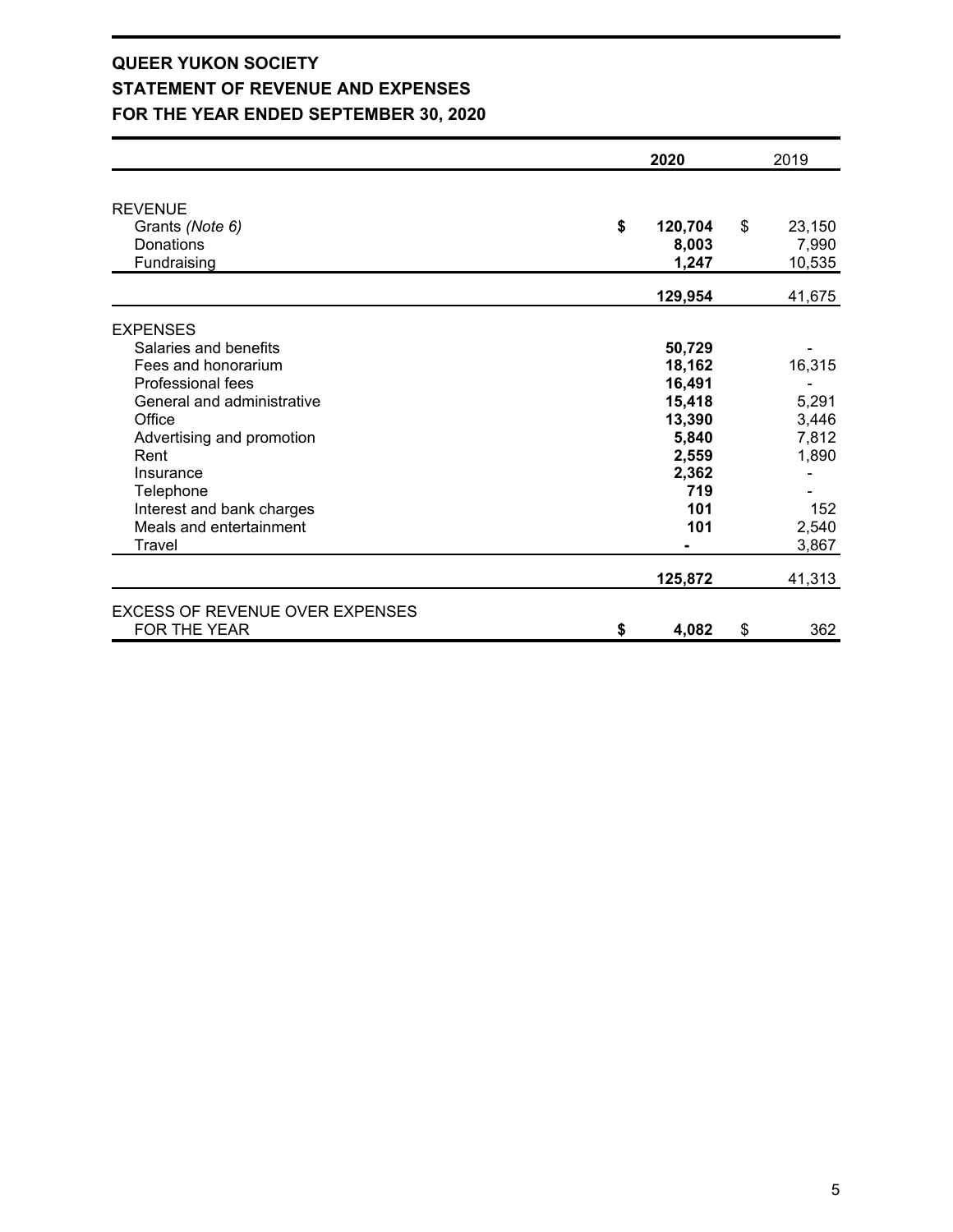## **QUEER YUKON SOCIETY STATEMENT OF CASH FLOWS FOR THE YEAR ENDED SEPTEMBER 30, 2020**

|                                                                                                                                        |    | 2020                                  | 2019 |        |  |
|----------------------------------------------------------------------------------------------------------------------------------------|----|---------------------------------------|------|--------|--|
| OPERATING ACTIVITIES<br>Excess of revenue over expenses for the year                                                                   | \$ | 4,082                                 | \$   | 362    |  |
| Changes in non-cash working capital:<br>Accounts receivable<br>Deposit<br>Accounts payable and accrued liabilities<br>Deferred revenue |    | (1, 575)<br>(599)<br>14,993<br>99,634 |      | (320)  |  |
|                                                                                                                                        |    | 112,453                               |      | (320)  |  |
| <b>INCREASE IN CASH</b>                                                                                                                |    | 116,535                               |      | 42     |  |
| CASH, BEGINNING OF YEAR                                                                                                                |    | 11,160                                |      | 11,118 |  |
| CASH, END OF YEAR                                                                                                                      | 5  | 127,695                               | \$   | 11,160 |  |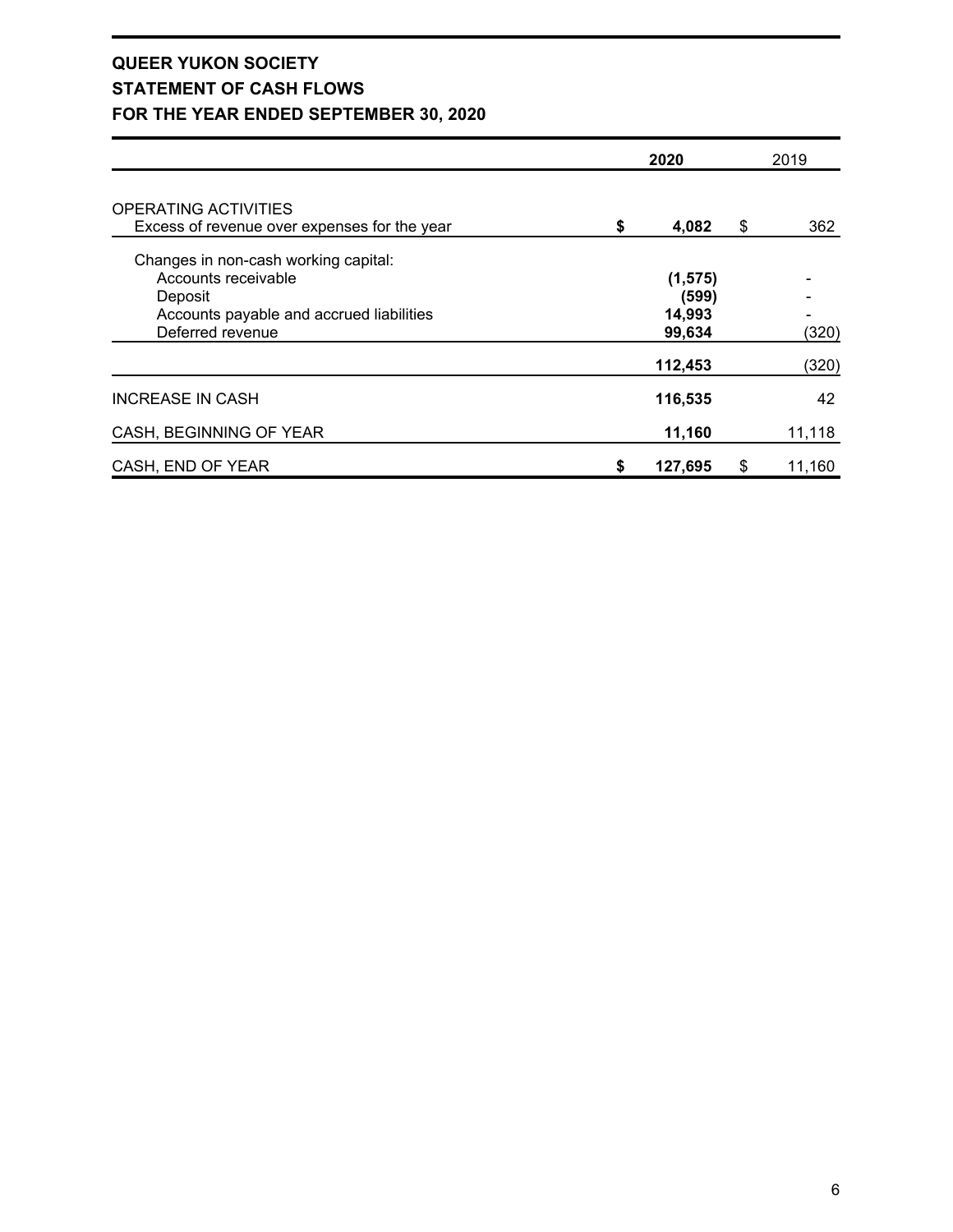#### PURPOSE OF THE SOCIETY

Queer Yukon Society (the "Society") supports, promotes, and organizes events for the LGBTQ2S+ community and their allies in Whitehorse, Yukon.

The Society is incorporated under the Yukon Societies Act as a not-for-profit organization and, as such, is exempt from income taxes under the Income Tax Act (Canada).

In March 2020, a global health pandemic was declared due to the COVID-19 virus, which has had a significant impact on economic and social activity through the restrictions put in place by the Canadian government regarding travel, business operations and isolation/quarantine orders. At this time, the extent of the impact that the COVID-19 health pandemic may have on the Society is unknown as this will depend on future developments that are highly uncertain and that cannot be predicted with confidence. These uncertainties arise from the inability to predict the ultimate geographic spread of the disease, and the duration of the outbreak, including the duration of travel restrictions, business closures or disruptions, and quarantine/isolation measures that are currently, or may be put, in place by Canada and other countries to fight the virus. The Society continues to monitor and assess the impact COVID-19 will have on its operations.

#### 1. ADOPTION OF CANADIAN ACCOUNTING STANDARDS FOR NOT-FOR-PROFIT ORGANIZATIONS

The Society adopted Canadian accounting standards for not-for-profit organizations ("ASNPO") on October 1, 2018 for its period ended September 30, 2019. As these are the Society's first set of ASNPO financial statements, they have been prepared retrospectively as at the opening statement of financial position date of October 1, 2018. Retrospective preparation upon first-time adoption of ASNPO allows for the use of certain exemptions and elections. The Society has not made use of any exemptions or elections.

The adoption of ASNPO did not result in any changes to the Society's accounting policies, opening statement of financial position as at October 1, 2018, the comparative statement of financial position as at September 30, 2019 or its excess of revenue over expenses or cash flow for the period ended September 30, 2019.

#### 2. SIGNIFICANT ACCOUNTING POLICIES

These financial statements have been prepared in accordance with Canadian accounting standards for not-for-profit organizations ("ASNPO") under Part III of the CPA Canada Handbook - Accounting. Financial statements prepared in accordance with ASNPO are also in accordance with Canadian generally accepted accounting principles ("GAAP").

These financial statements have, in management's opinion been prepared within reasonable limits of materiality using the significant accounting polices noted below: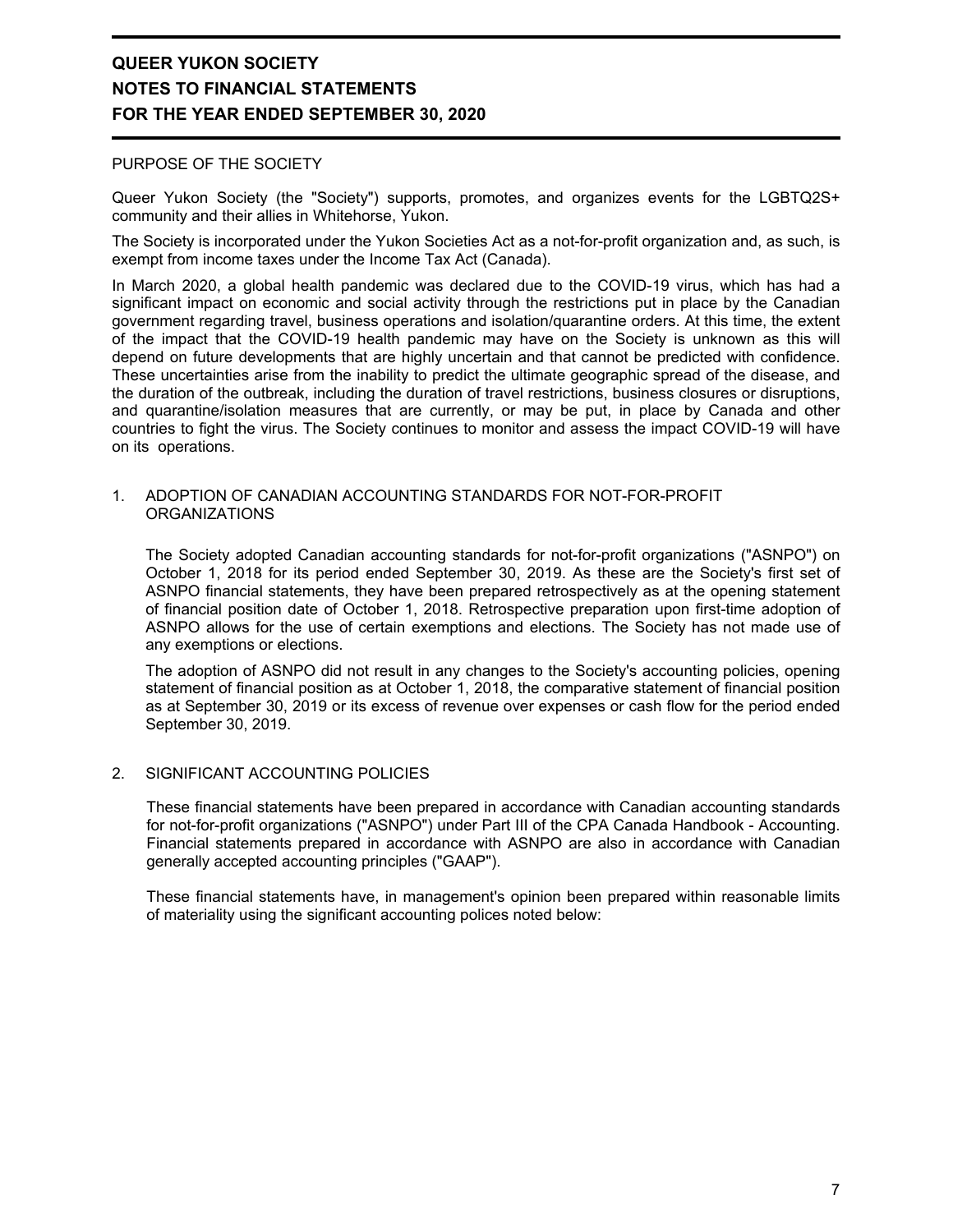#### 2. SIGNIFICANT ACCOUNTING POLICIES *(continued)*

- (a) Financial instruments
	- (a) Measurement

The Society's financial instruments consists of cash, accounts receivable, and accounts payable. The Society initially measures all of its financial assets and liabilities at fair value. The Society subsequently measures all of its financial assets and liabilities at amortized cost.

#### (b) Impairment

Financial assets measured at amortized cost are tested for impairment when there are indicators of impairment. The amount of any write-down that is determined is recognized in the statement of revenue and expenses. A previously recognized impairment loss may be reversed to the extent of any improvement, provided it is no greater than the amount that would have been reported at the date of reversal had the impairment not been recognized previously. The amount of the reversal is recognized in the statement of revenue and expenses in the period in which it is determined.

(c) Transaction costs

The Society recognizes its transaction costs in the statement of revenue and expenses in the period incurred. However, financial instruments that will not be subsequently measured at fair value are adjusted by the transaction costs that are directly attributable to their origination, issuance or assumption.

(b) Cash

Cash consists of cash on deposit.

(c) Revenue recognition

The Society follows the deferral method of accounting for contributions. Unrestricted contributions are recognized as revenue when received or receivable if the amount to be received can be reasonably estimated and collection is reasonably assured.

Deferred revenue represents restricted contributions received in the current period that is related to a subsequent period or designated for a specific expenditure that has not yet occurred.

(d) Contributed services

The Society has volunteers which contribute hours to the Society in carrying out its activities. Because of the difficulty of determining their fair value, contributed services are not recognized in the financial statements.

(e) Use of estimates

The preparation of financial statements in conformity with Canadian accounting standards for not-for-profit organizations requires management to make estimates and assumptions that affect the reported amounts of assets, liabilities, revenues and expenses as at the end of or during the reporting period. Management believes that the estimates used are reasonable and prudent, however, actual results could differ from those estimates. Significant areas requiring the use of management estimates relate to the measurement of deferred revenue and certain amounts recorded as accrued liabilities.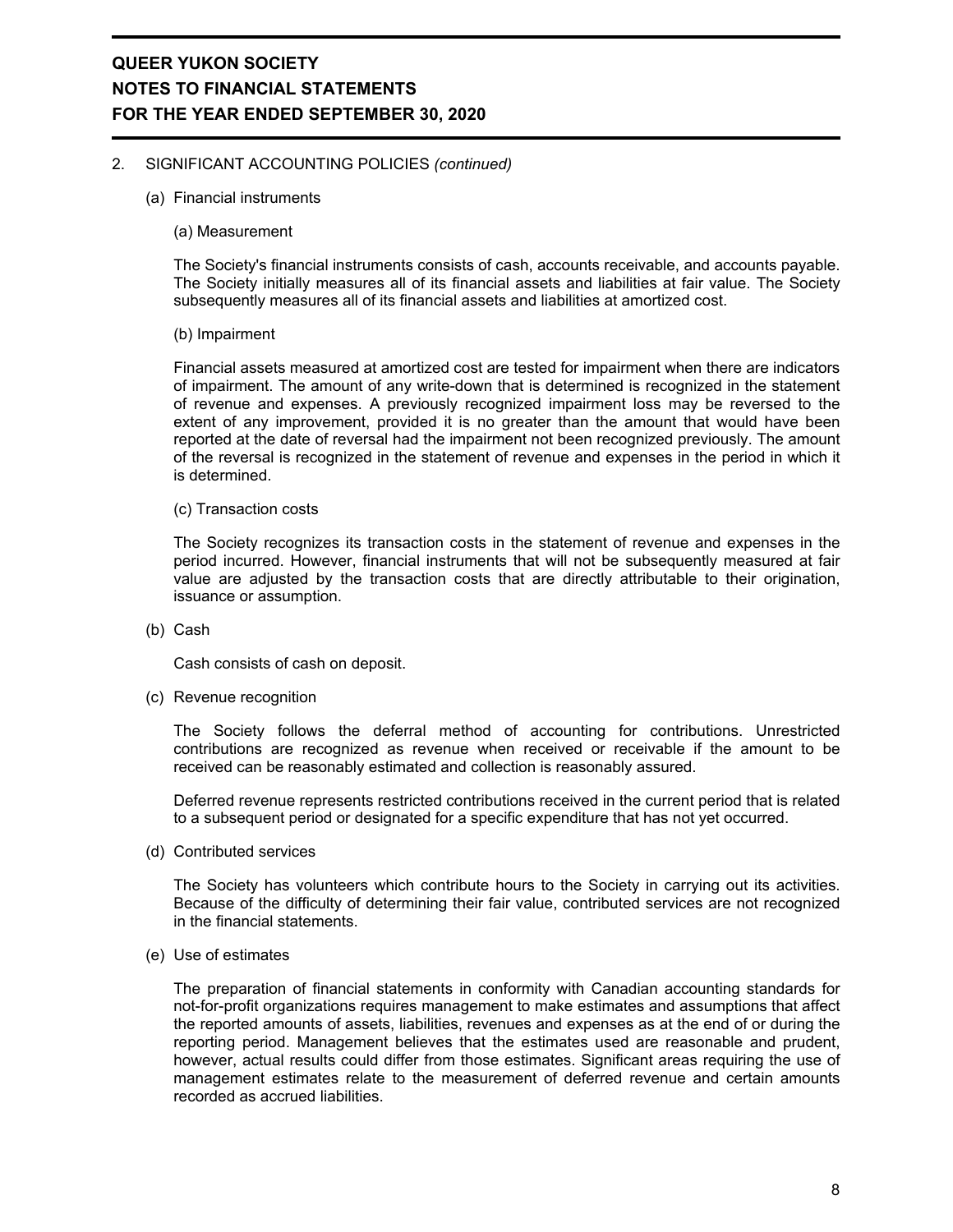#### 3. FINANCIAL INSTRUMENTS RISKS

The Society's financial instruments are described in Note 2(a). In management's opinion, the Society is not exposed to significant credit, liquidity, market, currency, interest rate, or other price risks, except as described below. In addition, the Society is not exposed to any material concentration of risk and there has been no change in the risk exposures from the prior year except as noted below with respect to COVID-19.

#### Credit risk

Credit risk is the risk that a counterparty may default on its contractual obligations resulting in a financial loss. The Society has limited exposure to credit risk related to its accounts receivable balance. Based on the nature of the Society's operations and the composition of the Society's accounts receivable, there has been a minimal credit risk impact to the Society as a result of COVID-19.

#### Liquidity risk

Liquidity risk is the risk that an entity will encounter difficulty in meeting obligations associated with financial liabilities. The Society is exposed to minimal liquidity risk mainly due to its accounts payable. Based on the nature of the Society's operations and the composition of the Society's cash reserves, there has been a minimal liquidity risk impact to the Society as a result of COVID-19.

#### Market risk

Market risk is the risk that the fair value or future cash flows of a financial instrument will fluctuate because of changes in market prices. Market risk comprises three types of risk: currency risk, interest rate risk and other price risk.

#### Currency risk

Currency risk is the risk to the company's earnings that arise from fluctuations of foreign exchange rates and the degree of volatility of these rates. The Society is not exposed to currency risk.

#### Interest rate risk

Interest rate risk is the risk that the value of a financial instrument might be adversely affected by a change in interest rates. The Society is not exposed to interest rate risk.

#### Other price risk

Other price risk is the risk that the fair value or future cash flows of a financial instrument will fluctuate because of changes in market prices (other than those arising from interest rate risk or currency risk), whether those changes are caused by factors specific to the individual financial instrument or its issuer, or factors affecting all similar financial instruments traded in the market. The Society is not exposed to other price risk.

#### 4. ACCOUNTS PAYABLE

|                                                    | 2020           |    | 2019                |
|----------------------------------------------------|----------------|----|---------------------|
| Accounts payable<br>Government remittances payable | 9,523<br>5,470 | \$ | -<br>$\blacksquare$ |
|                                                    | 14.993         | Ф  | $\blacksquare$      |